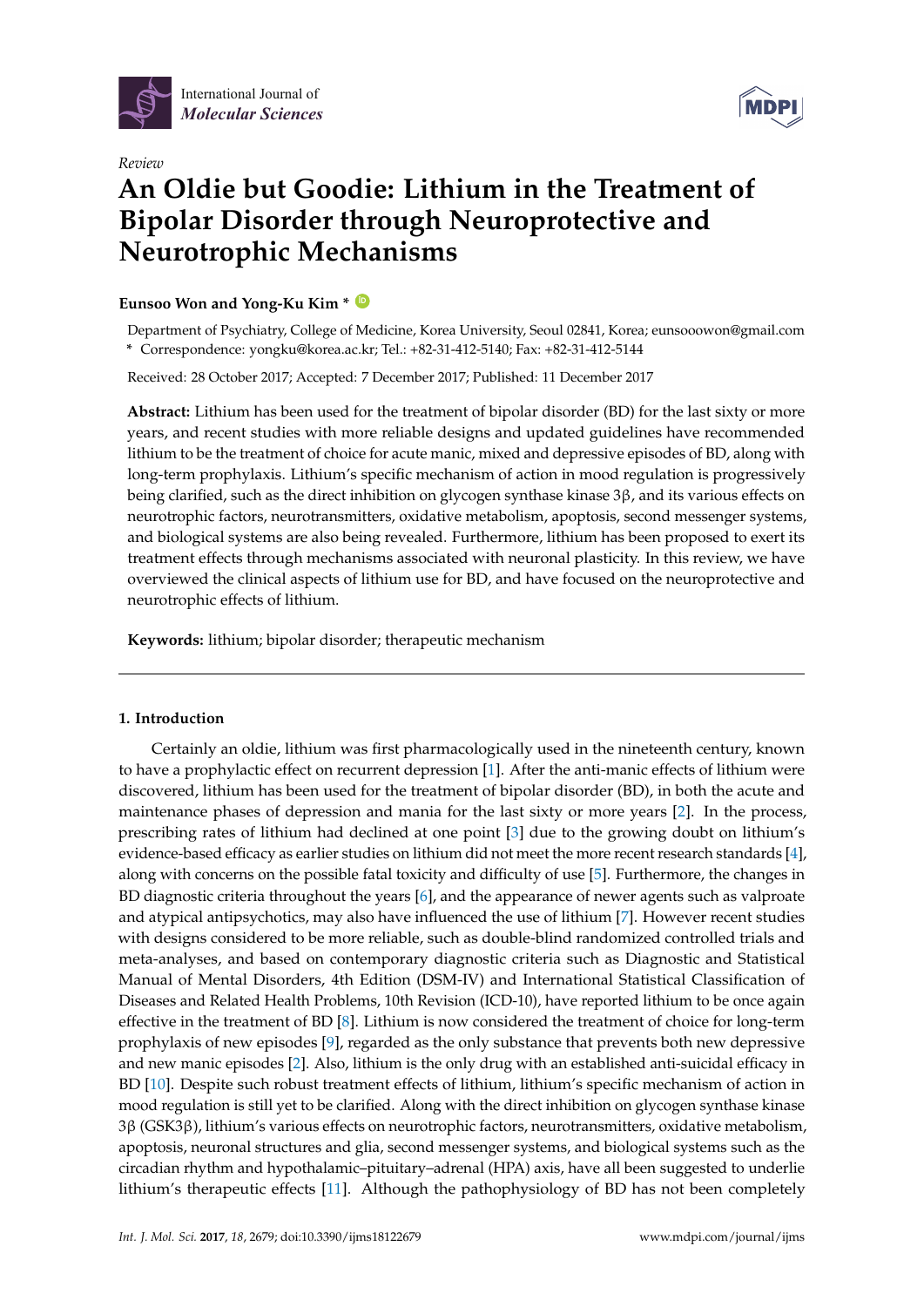elucidated, a large body of literature indicates BD to be associated with significant neuroanatomical alterations [\[12\]](#page-8-11). Such results of studies implicate, a compromised integrity of frontal–subcortical and prefrontal–limbic brain regions, in the pathophysiology of BD [\[13\]](#page-8-12). Further evidence suggests changes in the cellular level, including dysregulation of glial–neuronal interactions, to underlie such neuroanatomical alterations [\[14\]](#page-8-13). Therefore, lithium has been proposed to exert its treatment effects through mechanisms associated with neuronal plasticity [\[15\]](#page-8-14). In this review, we will overview the clinical aspects of lithium use for BD, and focus on the neuroprotective and neurotrophic mechanisms of action of lithium. Furthermore, we have mainly included literature emphasizing modern research designs, and have concentrated on the efficacy of lithium as monotherapy rather than in combination with other agents.

## *Methods*

We performed an extensive review of the major publications on the clinical aspects of lithium use, lithium's treatment effects in BD, lithium's therapeutic mechanism of action, and neuroimaging studies associated with lithium treatment in BD. A comprehensive literature search of peer-reviewed publications was conducted using PubMed, and relevant articles were identified using the following keywords: "lithium" and "bipolar disorder" and "clinical use', "lithium" and "bipolar disorder" and "treatment effects', "lithium" and "therapeutic mechanism', and "lithium" and "bipolar disorder" and "neuroimaging" and "brain structure'. Relevant findings were then identified and synthesized in combination with earlier and extant literature, and referenced articles were further examined to additionally acquire relevant publications. Language was restricted to English, but no time restriction was applied.

### **2. Guidelines to Initiating and Maintaining Lithium**

It is well known that before initiating lithium treatment, a number of essential factors should be considered. First, as lithium is excreted by the kidneys, renal functions must be checked, as decreased kidney functions will lead to excess accumulation of lithium and ultimately toxicity [\[16\]](#page-8-15). Renal function test should then be maintained every 6 months during treatment, especially the levels of urea and creatinine [\[17\]](#page-8-16). Second, thyroid function tests should be administered as lithium has influence on thyroid stimulating hormone, thyroxine, and triiodothyronine [\[18\]](#page-8-17). As a result, the prevalence of both overt and subclinical hypothyroidism has been shown to be increased, with circulating thyroid auto-antibodies frequently being found, and thyrotoxicosis also developing [\[19\]](#page-8-18). The prevalence of overt hypothyroidism has been reported to vary from 8% to 19% [\[20\]](#page-8-19), with the main risk factor being female [\[21\]](#page-8-20). Thyroid function tests are recommended to be administered at 6 months, and then annually [\[17\]](#page-8-16). Third, serum calcium levels should be checked as lithium is known to cause hyperparathyroidism. The prevalence of hyperparathyroidism is estimated to be 7.5% higher than the general population, and has been reported in patients treated with lithium for 15 or more years [\[22\]](#page-8-21). Serum calcium level tests should be conducted at 6 months and then repeated annually [\[17\]](#page-8-16). Fourth, lithium treatment is often associated with weight gain, with significant weight gain being observed in patients receiving long term treatment [\[23\]](#page-8-22). Also, greater weight gain was observed in patients who were already overweight [\[24\]](#page-8-23). Weight, along with waist circumference and body mass index should be checked at 6 months and then annually [\[17\]](#page-8-16). Furthermore, electrocardiograms may also be recommended as long-term lithium treatment has been associated with corrected QT (QTc) interval prolongation [\[25\]](#page-9-0). Recommended medical examinations for safety monitoring with lithium treatment are listed in Table [1.](#page-2-0)

In addition to the side effects mentioned above which can occur even when within therapeutic lithium levels, such as reduced urinary concentrating ability, hypothyroidism, hyperparathyroidism, and weight gain [\[26\]](#page-9-1), typical signs and symptoms of lithium intoxication should also be carefully monitored. Lithium plasma levels greater than 1.2 mmol/L are potentially toxic, and in acute intoxication, plasma levels that exceed 2.0 mmol/L can be fatal [\[27\]](#page-9-2). Lithium intoxication is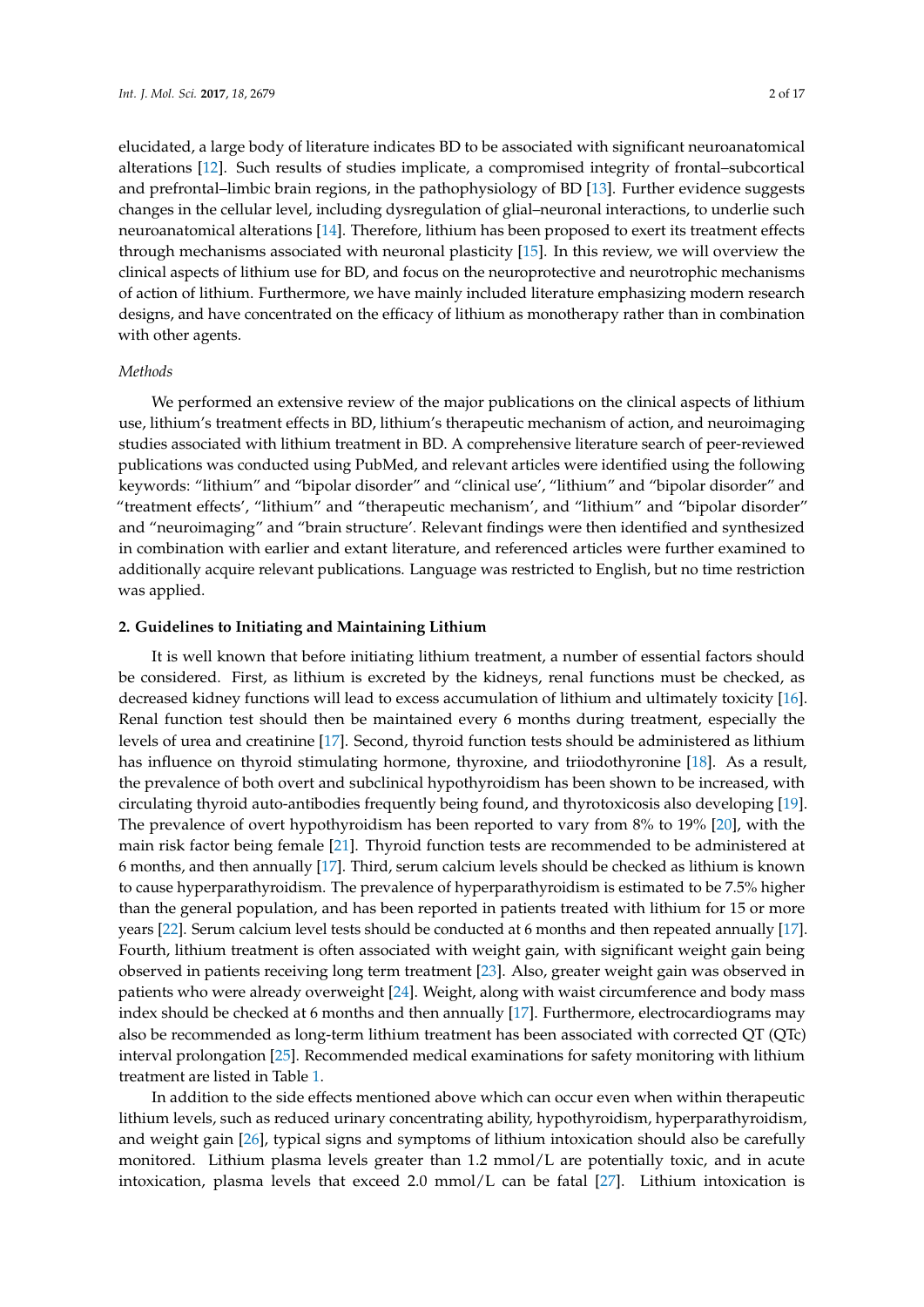mainly presented as central nervous system, gastrointestinal, renal, and cardiovascular symptoms. Central nervous system symptoms include a state of confusion, cerebellar signs such as tremor, dysarthria, ataxia, and nystagmus, extrapyramidal and neuromuscular signs such as fasciculations, fibrillations, and myoclonia, and polyneuropathy. Gastrointestinal symptoms include nausea, vomiting and diarrhea, and renal symptoms include polyuria, polydipsia and nephrogenic diabetes insipidus. Cardiovascular signs include arrhythmia, low blood pressure and rarely shock. Adult respiratory distress syndrome or thermoregulation disturbances may also occur [\[19\]](#page-8-18). Signs and symptoms of lithium intoxication are summarized in Table [2.](#page-2-1)

<span id="page-2-0"></span>**Table 1.** Recommended medical examinations for safety monitoring with lithium treatment.

| Recommended Medical Examination                                         | <b>Time of Examination</b>      |
|-------------------------------------------------------------------------|---------------------------------|
| Renal function test                                                     | Baseline, every 6 months        |
| Thyroid function test                                                   | Baseline, at 6 months, annually |
| Calcium                                                                 | Baseline, at 6 months, annually |
| Weight, waist circumference, body mass index                            | Baseline, at 6 months, annually |
| Electrocardiogram recommended for the risk of QTc interval prolongation |                                 |

<span id="page-2-1"></span>

| <b>Symptoms</b>                                                    | Lithium Intoxication $> 1.2$ mmol/L                                                                                                                                                   |
|--------------------------------------------------------------------|---------------------------------------------------------------------------------------------------------------------------------------------------------------------------------------|
| Central nervous system                                             | State of confusion<br>Cerebellar signs (tremor, dysarthria, ataxia, nystagmus)<br>Extrapyramidal and neuromuscular signs (fasciculations, fibrillations, myoclonia)<br>Polyneuropathy |
| Gastrointestinal                                                   | Nausea, vomiting, diarrhea                                                                                                                                                            |
| Renal                                                              | Polyuria, polydipsia, nephrogenic diabetes insipidus.                                                                                                                                 |
| Cardiovascular                                                     | Arrhythmia, low blood pressure, shock.                                                                                                                                                |
| Adult respiratory distress syndrome, Thermoregulation disturbances |                                                                                                                                                                                       |

**Table 2.** Signs and symptoms of lithium intoxication.

Although the half-life of lithium in the brain is approximately 24 h, the half-life in plasma is 8 h [\[28\]](#page-9-3). A single daily dose of lithium may also be an acceptable option [\[29](#page-9-4)[,30\]](#page-9-5), but a majority of therapeutic guidelines recommend divided daily doses of lithium, in order to maintain a steady plasma level [\[31](#page-9-6)[,32\]](#page-9-7). Two or more daily doses may be applied initially to achieve a standardized 12-h serum lithium level [\[33\]](#page-9-8), followed by a full daily dose which will aid to enhance compliance and decrease the chance of increased urinary volume [\[34\]](#page-9-9). A therapeutic lithium plasma level for BD has been recommended as 0.5–1.2 mmol/L [\[31\]](#page-9-6), and when initiating treatment, lithium levels should be checked at a steady state, which is at least five days after taking a certain dose, until two consecutive levels within the therapeutic range are established for the same dosage [\[17\]](#page-8-16). Lithium has a relatively narrow therapeutic index, and individual differences should be accounted for when initiating treatment as lithium toxicity may occur if levels surpass 1.2 mmol/L. Therefore, lower plasma therapeutic levels at initiation of treatment, such as 0.6–0.8 mmol/L have also been recommended, which can be increased to 0.8–1.0 mmol/L when recurrence occurs [\[35\]](#page-9-10). As maintenance therapy, a therapeutic level of 0.4–0.6 mmol/L [\[31\]](#page-9-6) and up to 0.6–0.8 mmol/L [\[32\]](#page-9-7) have been recommended. However, it is suggested that plasma level titration is needed according to polarity and symptomatic profile [\[36\]](#page-9-11), and different prophylactic levels have been recommended for depression-prone BD patients and mania-prone patients, with the levels being 0.4–0.8 mmol/L and 0.6–1.0 mmol/L respectively [\[37\]](#page-9-12).

Of note, two forms of acquired nonresponse to lithium that develop over the treatment course in patients who have previously shown adequate response have been reported. The first type of nonresponse is discontinuation-induced refractoriness, is when patients who have showed good long-term response to lithium then discontinue treatment, and after experiencing a major recurrence, do not respond to lithium at previously effective doses [\[38\]](#page-9-13). The second type of nonresponse is the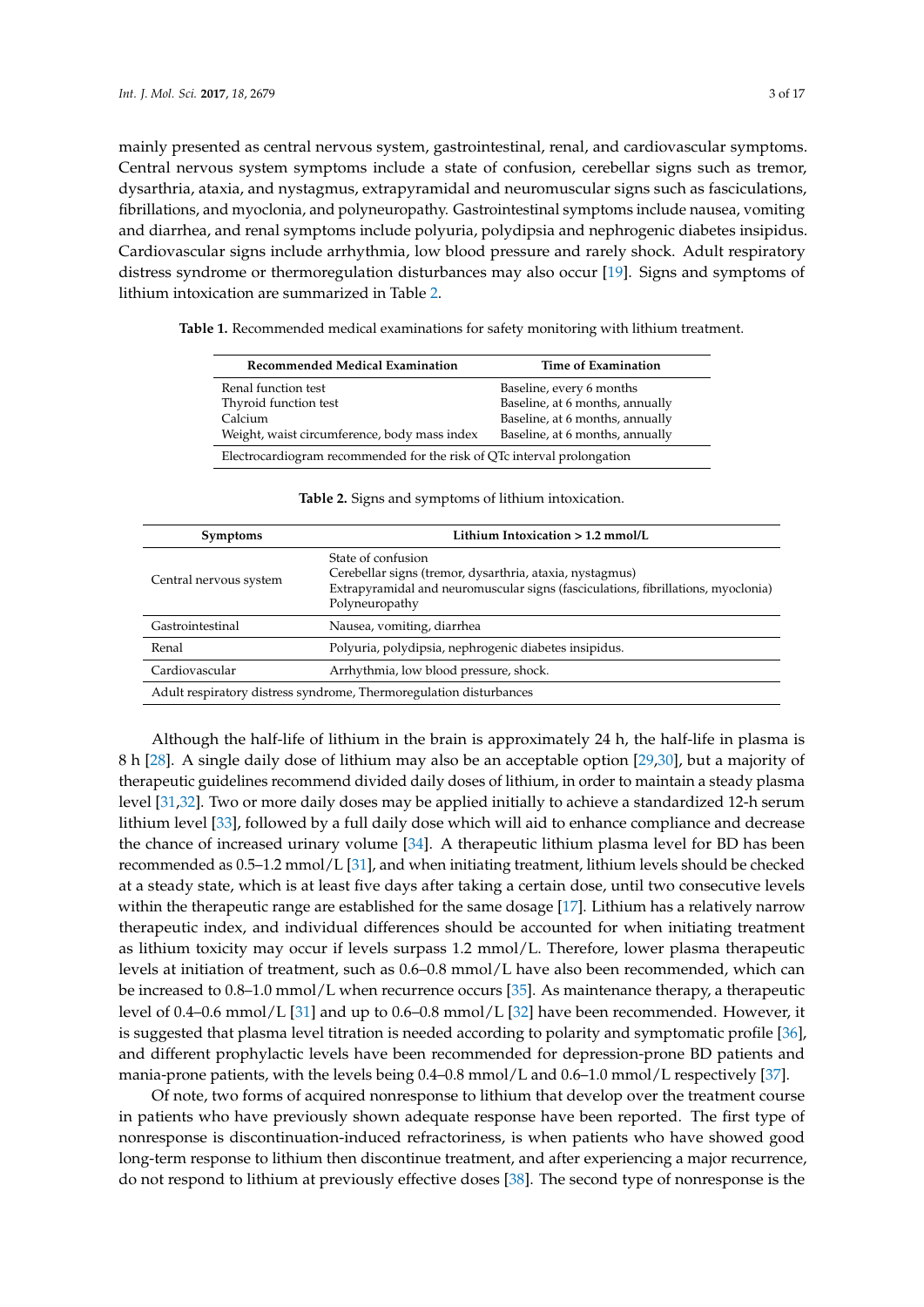development of a pharmacodynamic tolerance to lithium, described as mild, brief, or infrequent symptoms starting to occur then progressively increasing in severity, duration, or frequency, until the original pattern of illness prior to treatment recurs, even while maintaining lithium treatment [\[39\]](#page-9-14). Physicians should be aware of the possibility of occurrence of the two phenomena while maintaining treatment in patients with BD, and apply appropriate management of the conditions when necessary.

#### **3. Lithium in the Treatment and Prophylaxis of Bipolar Disorder (BD)**

Lithium has been reported by recent literature to be effective in treating manic and mixed episodes compared to placebo, including numerous randomized controlled trials (RCTs) [\[40](#page-9-15)[–42\]](#page-9-16) and meta-analyses [\[43–](#page-9-17)[45\]](#page-10-0). When compared to other mood stabilizers and atypical antipsychotics, lithium was shown to have similar treatment efficacies in acute manic and mixed episodes as valproate [\[46](#page-10-1)[,47\]](#page-10-2), olanzapine [\[48\]](#page-10-3), risperidone and haloperidol [\[49\]](#page-10-4). On the other hand, manic or mixed patients taking lithium were shown to have less response but no significantly different remission rates compared to patients taking olanzapine [\[50\]](#page-10-5). Also, manic but not mixed or rapid cycling patients taking lithium were reported to show less response and a lower remission rate compared to those who were on quetiapine [\[51\]](#page-10-6). Lithium was also suggested to be more effective in manic patients compared to valproate [\[52\]](#page-10-7) and olanzapine [\[53\]](#page-10-8). One RCT reported an equal efficacy of verapamil compared with lithium in the treatment of mania [\[54\]](#page-10-9). Studies of adequate quality comparing the efficacy of lithium with other anticonvulsants and mood stabilizers such as oxcarbazepine, lurasidone, gabapentin and tiagabine, have not yet been conducted [\[8\]](#page-8-7). Furthermore, no RCTs have yet investigated the treatment effects of lithium in purely mixed or hypomanic patients, with a systematic review suggesting lithium monotherapy to lack significant prophylactic benefits in mixed episodes [\[55\]](#page-10-10). Concerning onset of action, lithium has been reported to have a slower onset of action compared to antipsychotics such as haloperidol, olanzapine and risperidone, with lithium being 6~10 days [\[56\]](#page-10-11) and antipsychotics being 2~6 days [\[57\]](#page-10-12).

Although only a few RCTs have been conducted on the treatment effects of lithium in bipolar depression, several treatment guidelines recommend lithium as a first-line treatment agent for bipolar I disorder (BD-I) depression [\[58\]](#page-10-13). Possibly considered a disadvantage, lithium has been shown to have less efficacy in treating bipolar depression compared to quetiapine and antidepressants such as venlafaxine by previous studies. A double-blind, placebo-controlled study of quetiapine and lithium monotherapy in the acute phase of BD-I or bipolar II disorder (BD-II) major depression reported quetiapine, but not lithium, to have significant treatment efficacy compared to placebo [\[59\]](#page-10-14). A subsequent open-label, randomized study on the treatment effects of quetiapine or lithium monotherapy in patients with BD-I or II major depression reported both agents to reduce depressive symptoms, but the remission rate to be higher with quetiapine [\[60\]](#page-10-15). A randomized, parallel group, open-label trial on venlafaxine and lithium monotherapy in rapid and non-rapid cycling patients with BD-II depression reported venlafaxine to have superior efficacy compared to lithium independent of cycling status, and to not result in a higher proportion of mood conversions [\[61\]](#page-10-16). On the other hand, lithium has shown equal efficacy compared to other medications such as lamotrigine, as a single blind study of lithium and lamotrigine treatment for BD-II depression reported both agents to be effective with similar response and remission rates [\[62\]](#page-10-17). Furthermore, considered as advantages of lithium therapy, a protective effect against switching to mania when treating bipolar depression [\[63\]](#page-10-18), and a reduction in the risk of suicidal behavior which is often accompanied in bipolar depression [\[64\]](#page-10-19), have been suggested with lithium treatment. However, the antidepressant effect of lithium has been reported to have a delayed onset of 6–8 weeks. Therefore, in clinical practice, a combination of lithium with other agents which are considered to be effective in the treatment of bipolar depression, is more likely to be administered, and despite the insufficient evidence, lithium remains important in the treatment of bipolar depression [\[65\]](#page-11-0).

Lithium has been shown to be effective in the prophylaxis of both mania and bipolar depression [\[66\]](#page-11-1), hence the majority of treatment guidelines recommend lithium as a first-line agent for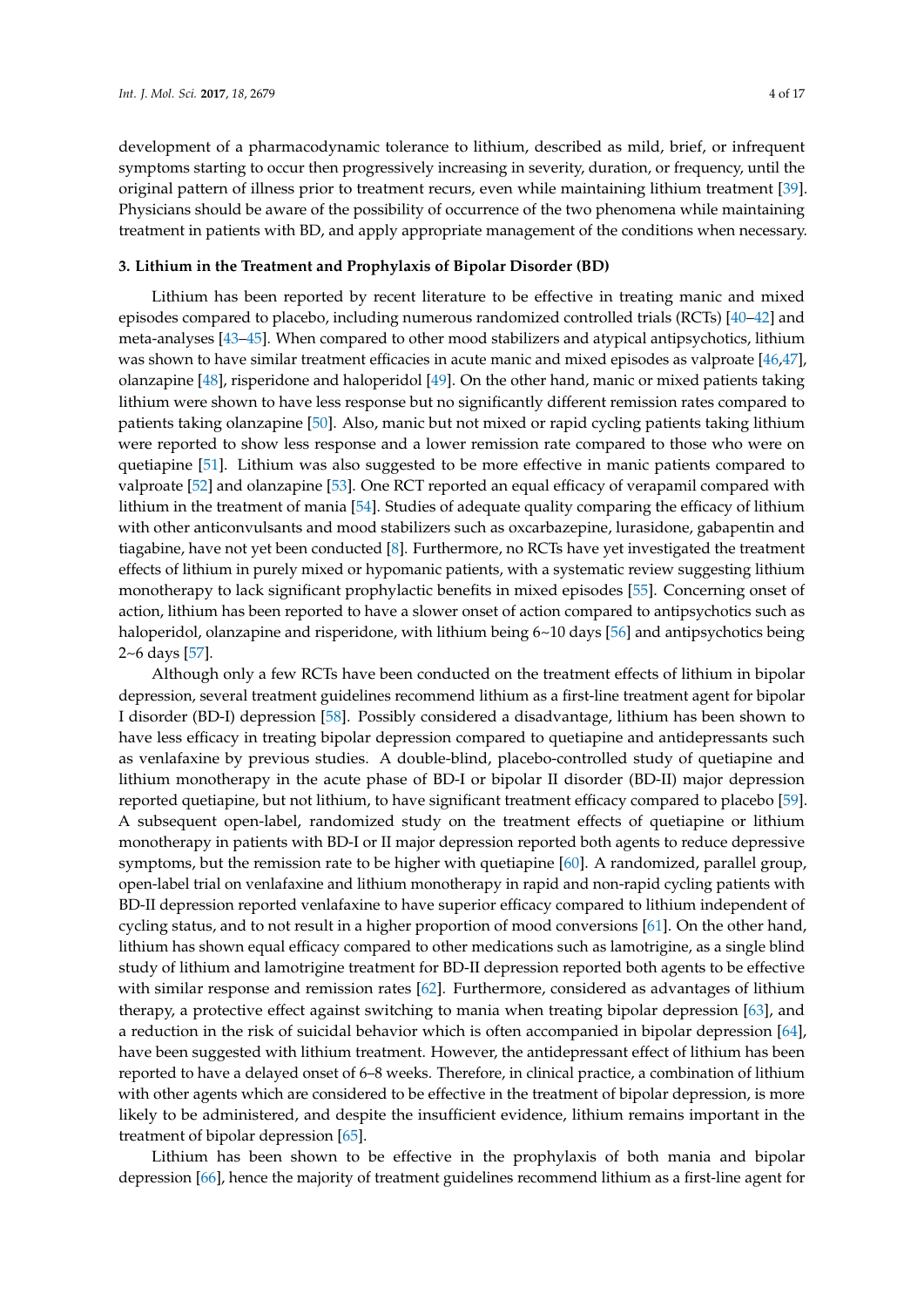maintenance therapy. A RCT including patients with BD-I and a current or recent manic, depressive, or mixed episode reported lithium to significantly increase time to recurrence of both manic events and depressive events compared with placebo [\[67\]](#page-11-2). A randomized open-label trial including patients with BD-I and were not having an acute episode but were indicated for long-term therapy, reported lithium monotherapy to be more likely to prevent relapse than valproate monotherapy [\[66\]](#page-11-1). Based on previous evidence, lithium has been suggested to provide better prophylactic efficacy against manic episodes compared to depressive episodes [\[8\]](#page-8-7).

As BD is often presented with psychotic features especially during manic episodes, the efficacy of lithium treatment on bipolar psychosis has previously been investigated [\[68\]](#page-11-3). However, only a few studies have systematically evaluated lithium's treatment effects on mania with psychosis. Studies comparing lithium with first and second-generation neuroleptics in mania with psychosis reported chlorpromazine to be superior than lithium in treating psychotic features [\[69\]](#page-11-4), and aripiprazole but not lithium, to be more effective than placebo in treating psychotic symptoms [\[40\]](#page-9-15). On the other hand, lithium was shown to have similar efficacy as quetiapine, and to be superior to placebo in the treatment of psychosis in manic episodes [\[41\]](#page-9-18). Furthermore, lithium monotherapy was shown to be significantly better than placebo in improving mania in a psychotic subtype [\[70\]](#page-11-5), to produce early improvement of psychotic symptoms, and to have similar efficacy in both psychosis and non-psychosis mania [\[71\]](#page-11-6). Future research on lithium's anti-psychotic properties in the treatment of BD should be conducted.

The anti-suicidal effects of lithium in BD have previously been reported by numerous RCTs and meta-analyses. A meta-analysis published in 2006 which included 31 studies and 33,340 subjects, reported risks of completed and attempted suicide to be lower during lithium treatment in patients with BD and major depression [\[72\]](#page-11-7). In a meta-analysis published in 2009, which included 6 studies that directly compared patients with BD who were treated with either lithium or anticonvulsants (carbamazepine, divalproex, lamotrigine), reported suicidal acts to be significantly lower during treatment with lithium [\[73\]](#page-11-8). A meta-analysis published in 2013 which included 48 RCTs, also reported lithium to be more effective than placebo in reducing the number of suicides in patients with mood disorders, although no clear benefits were observed for lithium in preventing deliberate self-harm [\[64\]](#page-10-19). Not only considered a consequence of lithium's mood stabilizing effects, the anti-suicidal effects of lithium have also been associated with the reduction of impulsivity and aggressiveness, both of which are associated with an increased risk of suicide [\[74\]](#page-11-9), and are often present in bipolar depression or mixed states [\[75\]](#page-11-10). Furthermore, lithium's numerous mechanisms of action, including the inhibition of GSK3β, have been suggested to contribute to lithium's anti-suicidal properties [\[76\]](#page-11-11). The therapeutic mechanisms of lithium are discussed in detail in the below section.

## **4. Therapeutic Mechanisms of Lithium**

Although the specific therapeutic mechanisms of lithium in mood regulation has not been clarified, lithium is recently being suggested to exert its mood stabilizing effects by acting on cellular targets and exerting neuroprotective effects [\[77\]](#page-11-12). The GSK-3 signaling pathway modulates apoptosis and synaptic plasticity, with increased activity supporting apoptosis, and attenuated activity enhancing neuroplasticity and cellular resilience [\[78\]](#page-11-13). Manipulation of the GSK-3 pathway has been shown to produce both antimanic and antidepressant effects [\[79\]](#page-11-14), and genes regulating GSK-3 have been implicated in BD etiology [\[80](#page-11-15)[,81\]](#page-11-16). Lithium is considered to influence numerous neuroprotective pathways through increasing phosphorylated  $GSK3\beta$  and inhibiting its action, ameliorating the effects of excitotoxicity [\[82\]](#page-11-17). Previous studies have reported treatment response to lithium to be predicted by *GSK3β* gene expression and phosphorylation [\[83,](#page-12-0)[84\]](#page-12-1), and lithium induced increases in phosphorylated GSK3β to be correlated with symptom improvement [\[82\]](#page-11-17). Brain-derived neurotrophic factor (BDNF) is well known for its involvement in neuronal maturation, differentiation and survival, synaptic plasticity, and long-term memory consolidation, and is highly expressed in the cerebral cortex and hippocampus [\[85\]](#page-12-2). Numerous studies have reported decreased BDNF levels in patients with bipolar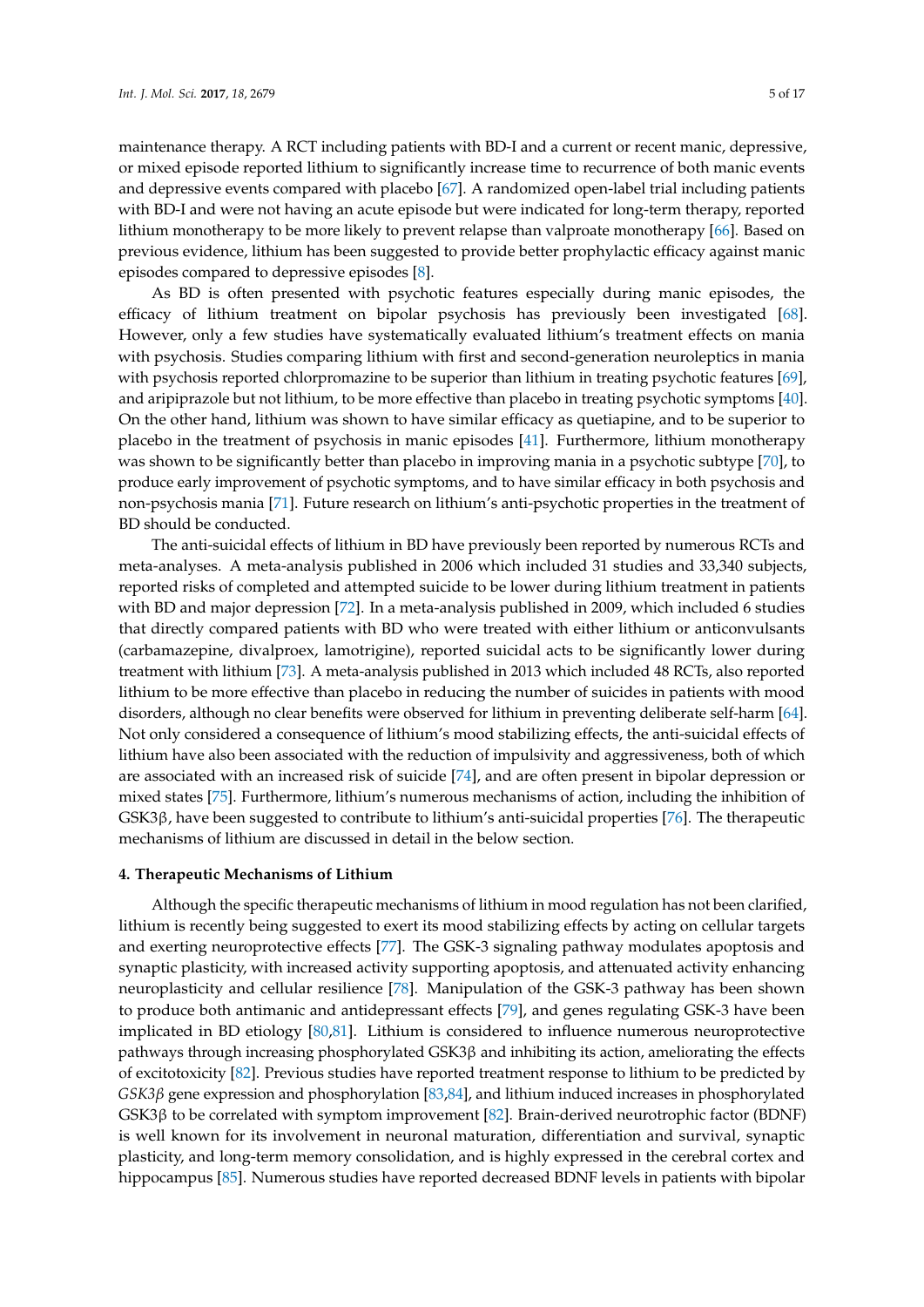depression and mania, along with low levels of BDNF to be correlated with severity of depression and mania symptoms [\[86,](#page-12-3)[87\]](#page-12-4). *BDNF* gene polymorphisms have also been associated with the risk for BD, early onset of the disease, suicidality, propensity toward rapid cycling, and treatment response [\[88](#page-12-5)[,89\]](#page-12-6). Lithium has been suggested to prevent cellular degeneration through BDNF upregulation, with chronic lithium treatment shown to increase BDNF [\[90\]](#page-12-7).

Mitochondrial function is known to be essential for regulating neuroplasticity, apoptosis, and intracellular calcium levels. Changes in endocellular calcium have an essential role in modulating intracellular signaling cascades and neurotransmitter release [\[91\]](#page-12-8). Defective mitochondrial function has been associated with abnormal oxidative metabolism and damage to desoxyribonucleic acid (DNA), which contributes to neuronal apoptosis [\[92](#page-12-9)[,93\]](#page-12-10). Mitochondrial dysfunction has been implicated in BD, with hippocampal expression of genes related to mitochondrial proteins being reduced in patients with BD [\[93\]](#page-12-10). Furthermore, accelerated telomere shortening observed in BD, has been suggested to be greatly influenced by stress-related oxidative damage [\[94\]](#page-12-11). Lithium has been shown to have anti-oxidative effects through various mechanisms such as increasing the antioxidants [\[95\]](#page-12-12), reducing the expression of stress proteins [\[96\]](#page-12-13), reducing proinflammatory molecules and attenuating immune responses to stress [\[97](#page-12-14)[–100\]](#page-12-15), and influencing the expression of genes involved in oxidative cytoprotection [\[101\]](#page-13-0). Studies conducted on patients with BD have reported lithium to decrease lipid peroxidation levels [\[102\]](#page-13-1), and ameliorate mitochondrial dysfunction, which reverses the effects of oxidative stress [\[103\]](#page-13-2). Previous studies have reported lithium to prevent apoptosis by modulating GSK3β [\[104\]](#page-13-3), tumor protein p53 [\[105\]](#page-13-4) and B-cell lymphoma 2 [\[106\]](#page-13-5), to increase neurons, glial cells and astrocyte density in brain areas such as the hippocampus [\[107\]](#page-13-6), stimulate re-myelination and repair demyelinated pathways [\[108\]](#page-13-7). Furthermore, various other second messenger systems are thought to be involved with the therapeutic effects of lithium, including the phosphoinositide cycle, protein kinase C, and intracellular  $Ca^{2+}$  [\[109\]](#page-13-8). Lithium is considered to ameliorate inositol depletion-related mitochondrial dysfunction by inhibiting inositol monophosphatase 1 [\[110\]](#page-13-9), to enhance reparative neuronal plasticity by inhibiting protein kinase C through a myristoylated alanine-rich C kinase substrate pathway [\[111\]](#page-13-10), to maintain  $Ca^{2+}$  homeostasis by downregulating the transient receptor potential channel 3 [\[112\]](#page-13-11), and to enhance cyclic adenosine monophosphate (cAMP)-induced cAMP response element-binding protein (CREB) dependent gene transcription [\[113\]](#page-13-12).

Disturbances in various neurotransmitter systems have been reported in BD. Numerous studies including meta-analyses have suggested glutamatergic dysregulation to underlie the pathophysiology of BD, with elevated levels of glutamate-related metabolites being observed in prefrontal–limbic brain areas [\[114\]](#page-13-13), and such glutamatergic dysregulation suggested to reflect glial abnormalities [\[115\]](#page-13-14). Also, the expression of subunits of NMDA glutamate receptors in the hippocampus, has been shown to be decreased in BD [\[116\]](#page-13-15). Dopaminergic dysfunction has also been implicated in BD, with excessive dopaminergic activity in mania precipitating dopamine receptor down-regulation, and inducing a transition to depression [\[117\]](#page-13-16). Previous studies have also reported abnormalities in gamma-aminobutyric acid (GABA) transmission in BD, with alterations in GABA platelet uptake [\[118\]](#page-13-17) and GABA transmission [\[119\]](#page-14-0), along with increases in GABA/creatinine ratio [\[120\]](#page-14-1). Lithium has been shown to modulate such neurotransmitters including glutamate, dopamine, GABA, acetylcholine and glycine [\[109\]](#page-13-8). For glutamate, lithium has been reported to act on presynaptic terminals and inhibit excitatory postsynaptic currents [\[121\]](#page-14-2), increase enhancers and promoters of genes associated with glutamate neurotransmission [\[122\]](#page-14-3), decrease phosphorylation of *N*-methyl-D-aspartate (NMDA) receptor subunits post-synaptically [\[123\]](#page-14-4), along with NMDA-induced cytoskeletal deterioration [\[124\]](#page-14-5). In patients with BD, lithium has been shown to have a bimodal action in hippocampal glutamate concentration depending on the plasma levels [\[125\]](#page-14-6). For dopamine, lithium is considered to exert a regulatory effect and has been shown to prevent excessive dopamine release [\[126\]](#page-14-7). For GABA, lithium has been reported to influence its neurotransmission, but the effects being less, compared to glutamate [\[121\]](#page-14-2). For acetylcholine and glycine, lithium was recently reported to have influence on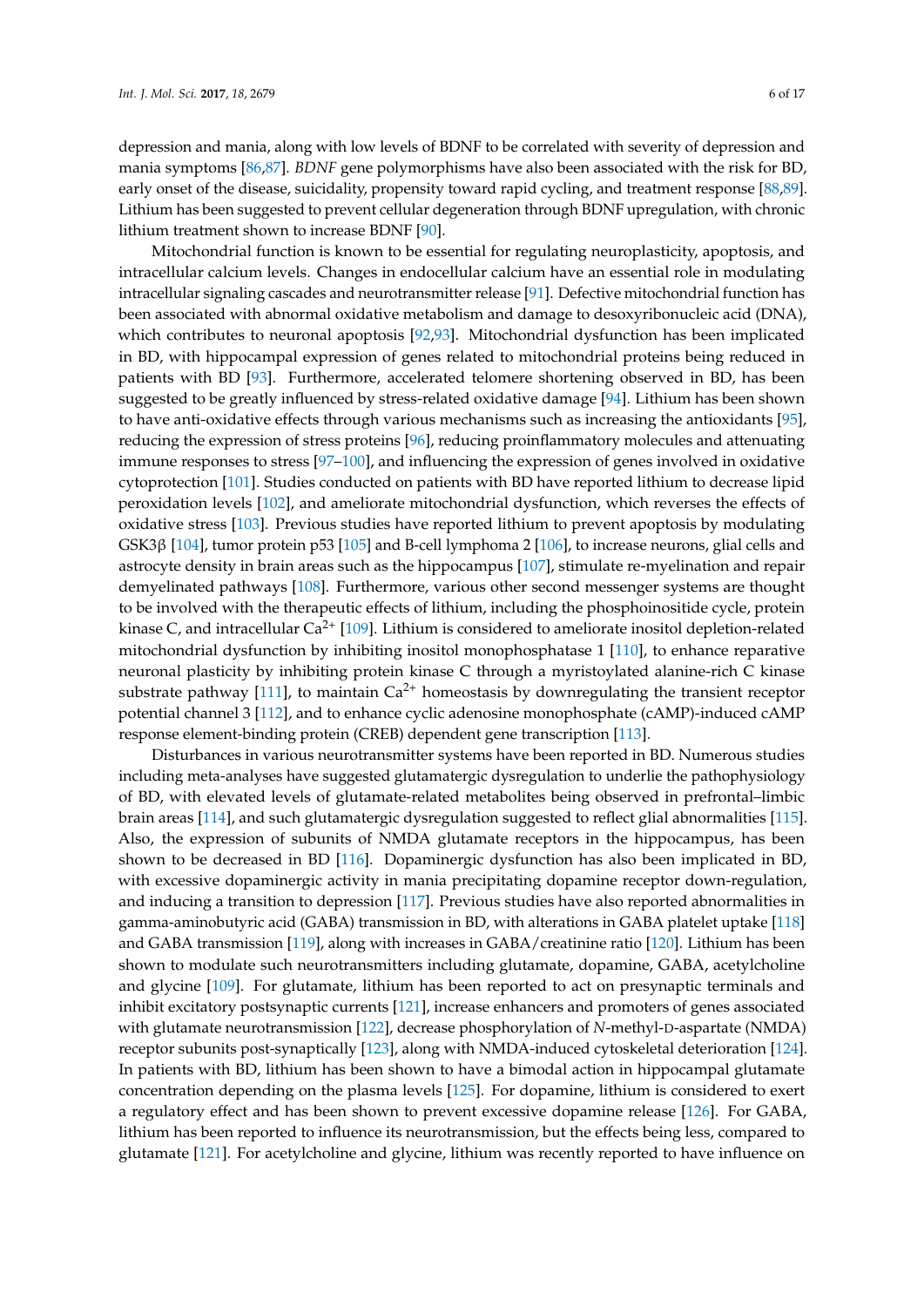both neurotransmitters, by attenuating depressive behaviors through cholinergic pathways [\[127\]](#page-14-8), and differentiating the expression of glycine transporters on neural cell surfaces [\[128\]](#page-14-9).

There has been an increase in findings on lithium's effects on circadian rhythms and the HPA axis, which are both considered to be associated with the pathophysiology of BD. A significant amount of evidence indicate an association between circadian dysregulation and BD. Alterations in sleep structure such as increased REM sleep density, sleep pattern variability, sleep latency, sleep duration, number of arousals, and fragmented sleep, along with decreased sleep efficiency have been implicated in BD [\[129](#page-14-10)[,130\]](#page-14-11). Alterations in endocrine and neurotransmitter diurnal rhythms have also been suggested in BD, with changes in melatonin secretion [\[131\]](#page-14-12) and diurnal glucocorticoid regulation being reported. Associations between circadian genes such as *TIMELESS*, *ARNTL1*, *PER3*, *NR1D1*, *CLOCK*, and *GSK3β*, and BD have also been suggested [\[130\]](#page-14-11). Lithium has been shown to resynchronize circadian rhythms [\[132\]](#page-14-13) by modulating clock gene expression [\[133\]](#page-14-14), and the treatment effects of lithium have been shown to be mediated by circadian components [\[134\]](#page-14-15). Alterations in HPA axis function in BD include excess corticotropin-releasing factor (CRF) and adrenocorticotropic hormone (ACTH) secretion, which ultimately increase cortisol levels [\[135\]](#page-14-16). Furthermore, decreased sensitivity of glucocorticoid receptors which leads to the disruption of the HPA axis feedback regulation, has also been implicated in BD [\[136\]](#page-14-17). Lithium has been suggested to activate the HPA axis, as lithium's influence on protein kinase C can in turn influence the expression of corticotrophins in the adrenal glands [\[137\]](#page-14-18).

#### **5. Lithium and Brain Structure**

The majority of changes in the cellular level, neurotransmitter and neurotrophic systems [\[138,](#page-15-0)[139\]](#page-15-1) indicate alterations in neuroplasticity to underlie the pathophysiology of BD. In order to elucidate the neuroanatomical phenotype of BD, numerous imaging studies have been conducted, although the results have been frequently equivocal and non-replicable. However, certain brain regions have constantly been implicated in BD. Increased lateral ventricle volume that correlates with number of episodes, has been identified in patients with BD, which indicates BD to be progressively deleterious to the brain [\[140,](#page-15-2)[141\]](#page-15-3). The ventromedial prefrontal cortex (PFC) is connected to limbic structures, and is involved in processing emotionally relevant information. Decreases in volume of the ventromedial PFC have been shown in adolescent patients with BD, but equivocal findings have been reported in adult patients [\[142\]](#page-15-4). The dorsolateral PFC, which is part of an executive–cognitive network that regulates limbic structures, has been shown to be decreased in thickness in patients with BD [\[143\]](#page-15-5). The anterior cingulate cortex (ACC) connects prefrontal cortical areas with subcortical limbic regions, and plays an important role in cognitive–emotional integration. Volume reductions in the ACC have been reported in patients with BD. Inconsistent findings regarding hippocampal volume exist, with increased, decreased and no difference in volume being observed in patients with BD [\[144\]](#page-15-6). As amygdala volume has been reported to differ according to age group in BD, with smaller volumes being observed in adolescent patients, and larger volumes being observed in adult patients, it is suggested that structural changes of the amygdala may reflect progression of the disease [\[145\]](#page-15-7). Alterations of volume of other subcortical regions, including the nucleus accumbens, putamen and caudate have also been reported, but with mixed results [\[142\]](#page-15-4). Alterations in white matter (WM) integrity have also been widely reported by numerous diffusion tensor imaging studies in patients with BD. WM tracts connecting the ACC with the amygdala and hippocampus, and the frontal lobe with the insula, amygdala, hippocampus, occipital lobe, thalamus and cingulate gyrus, have all been observed [\[146,](#page-15-8)[147\]](#page-15-9). Such compromised integrity of frontal–subcortical and prefrontal–limbic brain regions, may support an organic basis for the symptomatology of BD.

In order to investigate the putative neurotrophic and neuroprotective effects of lithium, numerous imaging studies have been conducted for the last decade. Although previous studies have also reported no effect of lithium on brain structure [\[148–](#page-15-10)[150\]](#page-15-11), numerous studies have reported positive effects of lithium on gray matter (GM) volume and WM integrity. BD patients who were treated with lithium showed significantly greater GM density compared to healthy controls in diffuse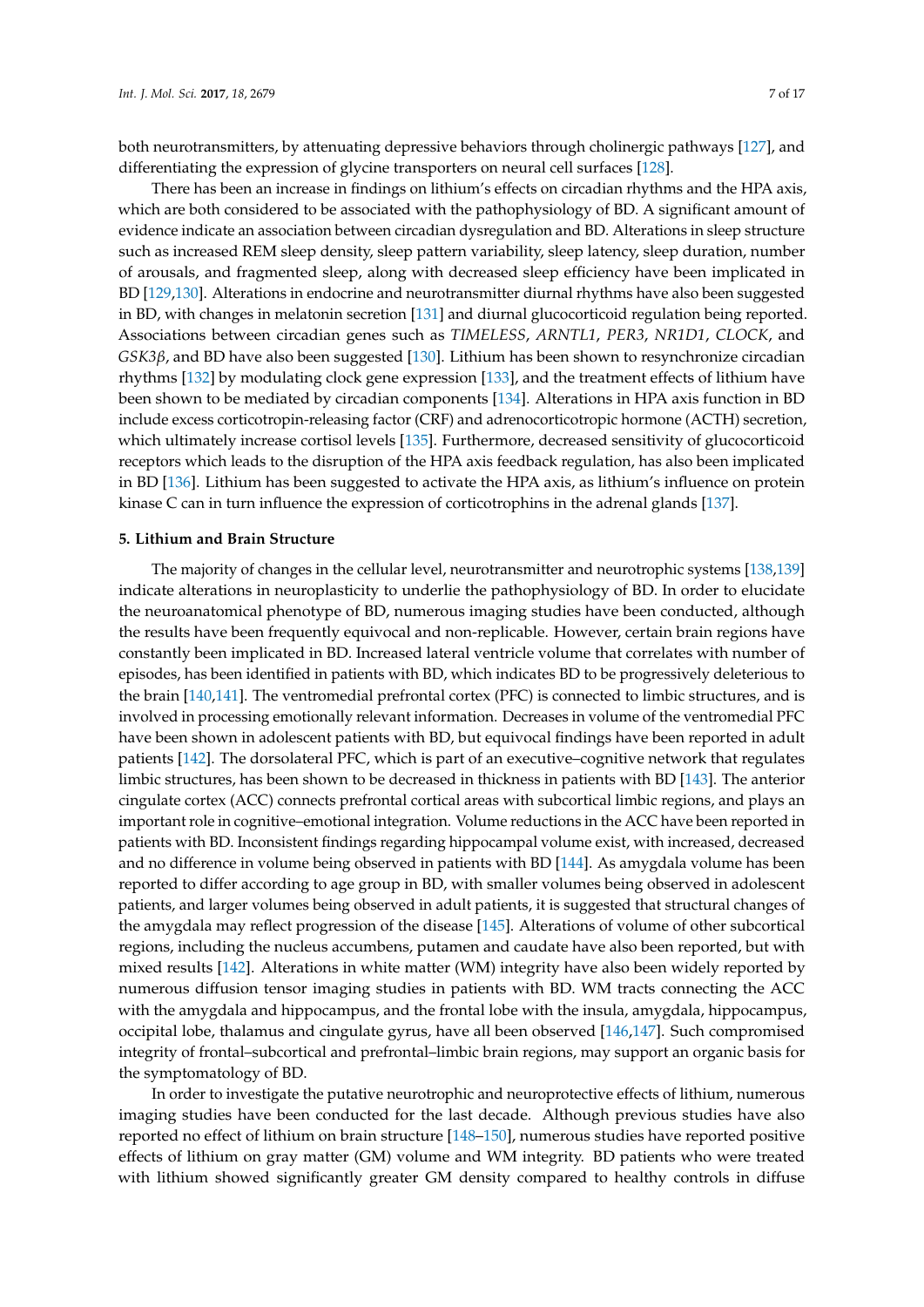cortical regions, particularly in the cingulate and paralimbic cortices, with the neurotrophic effects of lithium suggested as a possible etiology of such neuroanatomic differences [\[151\]](#page-15-12). Lithium was also shown to attenuate the decrease in both GM and WM in BD patients [\[152\]](#page-15-13). Daily dosage of lithium treatment was positively correlated with superior temporal gyrus volume in patients with BD [\[153\]](#page-15-14), and BD patients on lithium also showed increased GM in the subgenual anterior cingulate gyrus, postcentral gyrus, hippocampus/amygdala complex and insula compared to patients on other treatment agents [\[154\]](#page-15-15). Significantly decreased thalamus volume in lithium-free BD patients was reported compared to healthy controls, whereas lithium-treated BD patients showed no difference to the healthy control group [\[155\]](#page-15-16). In patients with BD depression, long-term lithium treatment was associated with increased GM volumes including the dorsolateral PFC, orbitofrontal cortex, ACC, superior temporal cortex, parieto-occipital cortex, and basal ganglia [\[15\]](#page-8-14). BD patients with over two years of lithium treatment showed hippocampal volumes comparable to controls, whereas patients with limited lifetime lithium exposure showed significantly lower hippocampal volumes compared to controls [\[156\]](#page-16-0), with the findings being replicated in a subsequent study [\[157\]](#page-16-1). Imaging genetics studies have been conducted on the influence of lithium and *GSK3β* promoter rs334558 polymorphism on brain structure in patients with BD. The less active *GSK3β* rs334558\*C gene-promoter variant and long-term administration of lithium, were associated with increased WM integrity in regions including the corpus callosum, forceps major, cingulum, superior and inferior longitudinal fasciculus, inferior fronto-occipital fasciculus, posterior thalamic radiation, superior and posterior corona radiata, and corticospinal tract [\[158\]](#page-16-2). Lithium treatment and the *GSK3β* promoter rs334558 polymorphism was also synergistically associated with increased GM volumes including the subgenual and orbitofrontal cortex in patients with BD depression [\[159\]](#page-16-3). A recent meta-analysis on GM volume in BD patients with and without lithium treatment reported global GM volume to be significantly larger in lithium-treated BD patients compared to lithium-free patients [\[160\]](#page-16-4). However, due to the lack of correlations between alterations in certain GM and WM structures and improvement of BD symptoms, brain structural changes associated with lithium treatment may not always be interpreted as direct results of the therapeutic effects of lithium, and the findings from imaging studies should be interpreted with caution.

#### **6. Conclusions**

BD is a heterogeneous condition with a myriad of symptoms varying in manifestation, and the dysregulation of numerous biochemical pathways have been suggested to be involved in the pathogenesis of BD. As the complex therapeutic mechanisms of lithium are gradually becoming unraveled, it is becoming more evident that the cellular mechanisms and biological systems modulated by lithium, are deeply intertwined with the biological disruptions implicated in BD. Therefore, a deeper and clearer understanding of the specific therapeutic mechanisms of lithium, will aid us to establish a better understanding of the complex mechanisms underlying the pathophysiology of BD. Although it is undeniable that lithium is effective in the treatment and prophylaxis of BD, certain subtypes of the disorder seem to respond less to lithium, and not all patients benefit from its treatment effects. The identification of biologic predictors of lithium response remains an important step in the pursuit of personalized medicine for the treatment of BD [\[161\]](#page-16-5). As current neuroimaging techniques enable us to study the underlying neurobiological mechanisms of BD, along with the neuroprotective and neurotrophic effects of lithium, future imaging studies are anticipated to facilitate the identification and investigation of biologic predictors of lithium response. The fact that lithium has withstood several ordeals, such as the concerns on its possible fatal toxicity and difficulty of use, and has stayed strong as the treatment of choice for BD for over six decades, proves lithium to be a goodie. Even Nirvana made a song about it.

**Author Contributions:** Eunsoo Won and Yong-Ku Kim: Writing and reviewing the whole manuscript.

**Conflicts of Interest:** The authors declare no conflict of interest.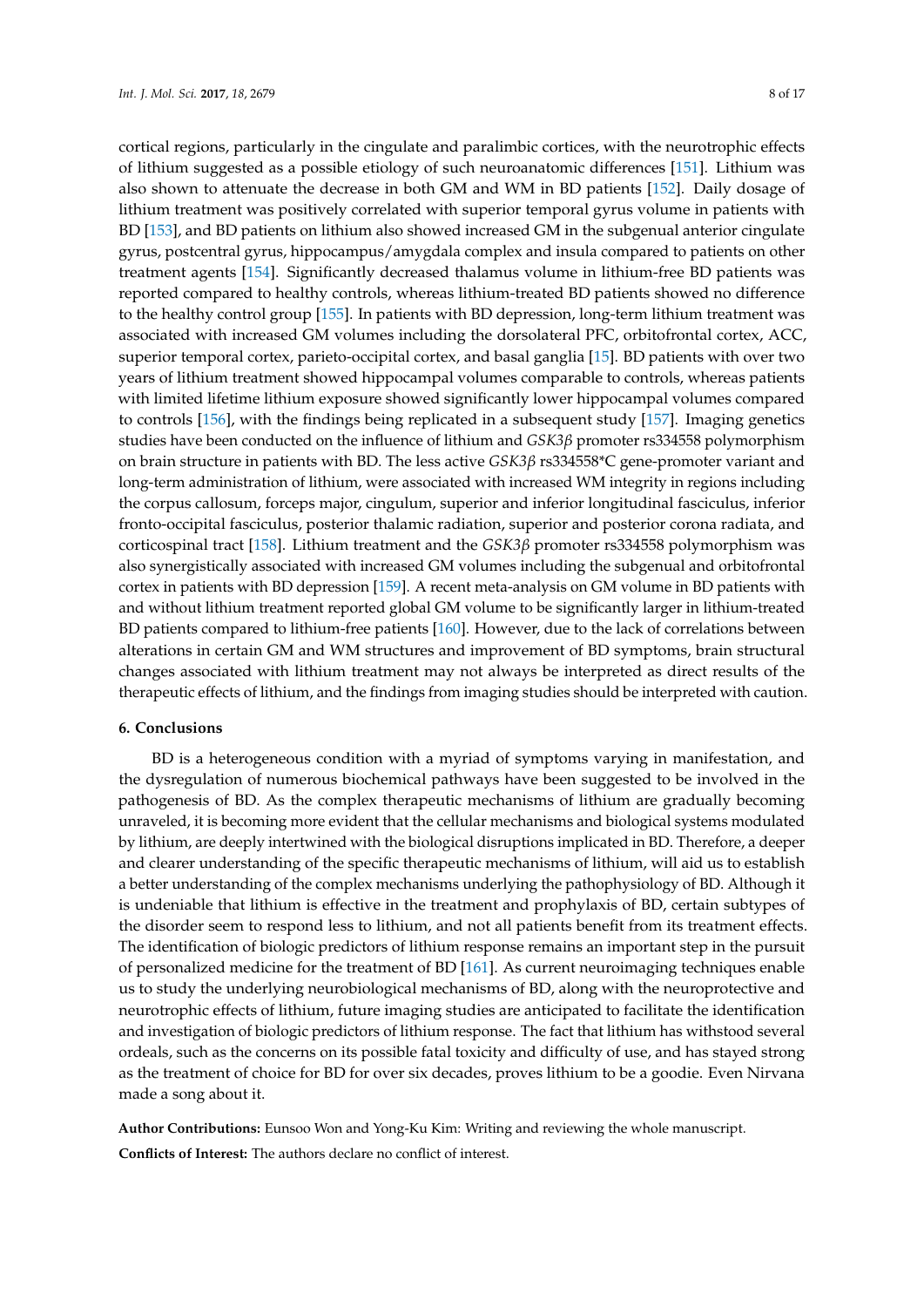# **References**

- <span id="page-8-0"></span>1. Shorter, E. The history of lithium therapy. *Bipolar Disord.* **2009**, *11* (Suppl. S2), 4–9. [\[CrossRef\]](http://dx.doi.org/10.1111/j.1399-5618.2009.00706.x) [\[PubMed\]](http://www.ncbi.nlm.nih.gov/pubmed/19538681)
- <span id="page-8-1"></span>2. Licht, R.W. Lithium: Still a major option in the management of bipolar disorder. *CNS Neurosci. Ther.* **2012**, *18*, 219–226. [\[CrossRef\]](http://dx.doi.org/10.1111/j.1755-5949.2011.00260.x) [\[PubMed\]](http://www.ncbi.nlm.nih.gov/pubmed/22070642)
- <span id="page-8-2"></span>3. Blanco, C.; Laje, G.; Olfson, M.; Marcus, S.C.; Pincus, H.A. Trends in the treatment of bipolar disorder by outpatient psychiatrists. *Am. J. Psychiatry* **2002**, *159*, 1005–1010. [\[CrossRef\]](http://dx.doi.org/10.1176/appi.ajp.159.6.1005) [\[PubMed\]](http://www.ncbi.nlm.nih.gov/pubmed/12042190)
- <span id="page-8-3"></span>4. Moncrieff, J. Lithium: Evidence reconsidered. *Br. J. Psychiatry* **1997**, *171*, 113–119. [\[CrossRef\]](http://dx.doi.org/10.1192/bjp.171.2.113) [\[PubMed\]](http://www.ncbi.nlm.nih.gov/pubmed/9337944)
- <span id="page-8-4"></span>5. Young, A.H.; Hammond, J.M. Lithium in mood disorders: Increasing evidence base, declining use? *Br. J. Psychiatry* **2007**, *191*, 474–476. [\[CrossRef\]](http://dx.doi.org/10.1192/bjp.bp.107.043133) [\[PubMed\]](http://www.ncbi.nlm.nih.gov/pubmed/18055949)
- <span id="page-8-5"></span>6. Deshauer, D.; Fergusson, D.; Duffy, A.; Albuquerque, J.; Grof, P. Re-evaluation of randomized control trials of lithium monotherapy: A cohort effect. *Bipolar Disord.* **2005**, *7*, 382–387. [\[CrossRef\]](http://dx.doi.org/10.1111/j.1399-5618.2005.00206.x) [\[PubMed\]](http://www.ncbi.nlm.nih.gov/pubmed/16026492)
- <span id="page-8-6"></span>7. Jefferson, J.W. Old versus new medications: How much should be taught? *Acad. Psychiatry* **2005**, *29*, 162–166. [\[CrossRef\]](http://dx.doi.org/10.1176/appi.ap.29.2.162) [\[PubMed\]](http://www.ncbi.nlm.nih.gov/pubmed/15937262)
- <span id="page-8-7"></span>8. Curran, G.; Ravindran, A. Lithium for bipolar disorder: A review of the recent literature. *Expert Rev. Neurother.* **2014**, *14*, 1079–1098. [\[CrossRef\]](http://dx.doi.org/10.1586/14737175.2014.947965) [\[PubMed\]](http://www.ncbi.nlm.nih.gov/pubmed/25130062)
- <span id="page-8-8"></span>9. Geddes, J.R.; Miklowitz, D.J. Treatment of bipolar disorder. *Lancet* **2013**, *381*, 1672–1682. [\[CrossRef\]](http://dx.doi.org/10.1016/S0140-6736(13)60857-0)
- <span id="page-8-9"></span>10. Baldessarini, R.J.; Tondo, L.; Hennen, J. Lithium treatment and suicide risk in major affective disorders: Update and new findings. *J. Clin. Psychiatry* **2003**, *64* (Suppl. S5), 44–52. [\[PubMed\]](http://www.ncbi.nlm.nih.gov/pubmed/12720484)
- <span id="page-8-10"></span>11. Stahl, S.M. *Stahl's Essential Psychopharmacology: Neuroscientific Basis and Practical Applications*, 4th ed.; Cambridge University Press: Cambridge, UK, 2013.
- <span id="page-8-11"></span>12. Kempton, M.J.; Salvador, Z.; Munafo, M.R.; Geddes, J.R.; Simmons, A.; Frangou, S.; Williams, S.C. Structural neuroimaging studies in major depressive disorder. Meta-analysis and comparison with bipolar disorder. *Arch. Gen. Psychiatry* **2011**, *68*, 675–690. [\[CrossRef\]](http://dx.doi.org/10.1001/archgenpsychiatry.2011.60) [\[PubMed\]](http://www.ncbi.nlm.nih.gov/pubmed/21727252)
- <span id="page-8-12"></span>13. Maletic, V.; Raison, C. Integrated neurobiology of bipolar disorder. *Front. Psychiatry* **2014**, *5*, 98. [\[CrossRef\]](http://dx.doi.org/10.3389/fpsyt.2014.00098) [\[PubMed\]](http://www.ncbi.nlm.nih.gov/pubmed/25202283)
- <span id="page-8-13"></span>14. Ongur, D.; Drevets, W.C.; Price, J.L. Glial reduction in the subgenual prefrontal cortex in mood disorders. *Proc. Natl. Acad. Sci. USA* **1998**, *95*, 13290–13295. [\[CrossRef\]](http://dx.doi.org/10.1073/pnas.95.22.13290) [\[PubMed\]](http://www.ncbi.nlm.nih.gov/pubmed/9789081)
- <span id="page-8-14"></span>15. Benedetti, F.; Radaelli, D.; Poletti, S.; Locatelli, C.; Falini, A.; Colombo, C.; Smeraldi, E. Opposite effects of suicidality and lithium on gray matter volumes in bipolar depression. *J. Affect. Disord.* **2011**, *135*, 139–147. [\[CrossRef\]](http://dx.doi.org/10.1016/j.jad.2011.07.006) [\[PubMed\]](http://www.ncbi.nlm.nih.gov/pubmed/21807414)
- <span id="page-8-15"></span>16. Gitlin, M. Lithium and the kidney: An updated review. *Drug Saf.* **1999**, *20*, 231–243. [\[CrossRef\]](http://dx.doi.org/10.2165/00002018-199920030-00004) [\[PubMed\]](http://www.ncbi.nlm.nih.gov/pubmed/10221853)
- <span id="page-8-16"></span>17. Ng, F.; Mammen, O.K.; Wilting, I.; Sachs, G.S.; Ferrier, I.N.; Cassidy, F.; Beaulieu, S.; Yatham, L.N.; Berk, M.; International Society for Bipolar Disoeders. The international society for bipolar disorders (ISBD) consensus guidelines for the safety monitoring of bipolar disorder treatments. *Bipolar Disord.* **2009**, *11*, 559–595. [\[CrossRef\]](http://dx.doi.org/10.1111/j.1399-5618.2009.00737.x) [\[PubMed\]](http://www.ncbi.nlm.nih.gov/pubmed/19689501)
- <span id="page-8-17"></span>18. Lombardi, G.; Panza, N.; Biondi, B.; Di Lorenzo, L.; Lupoli, G.; Muscettola, G.; Carella, C.; Bellastella, A. Effects of lithium treatment on hypothalamic-pituitary-thyroid axis: A longitudinal study. *J. Endocrinol. Investig.* **1993**, *16*, 259–263. [\[CrossRef\]](http://dx.doi.org/10.1007/BF03348825) [\[PubMed\]](http://www.ncbi.nlm.nih.gov/pubmed/8514981)
- <span id="page-8-18"></span>19. Grandjean, E.M.; Aubry, J.M. Lithium: Updated human knowledge using an evidence-based approach: Part III: Clinical safety. *CNS Drugs* **2009**, *23*, 397–418. [\[CrossRef\]](http://dx.doi.org/10.2165/00023210-200923050-00004) [\[PubMed\]](http://www.ncbi.nlm.nih.gov/pubmed/19453201)
- <span id="page-8-19"></span>20. Kleiner, J.; Altshuler, L.; Hendrick, V.; Hershman, J.M. Lithium-induced subclinical hypothyroidism: Review of the literature and guidelines for treatment. *J. Clin. Psychiatry* **1999**, *60*, 249–255. [\[CrossRef\]](http://dx.doi.org/10.4088/JCP.v60n0409) [\[PubMed\]](http://www.ncbi.nlm.nih.gov/pubmed/10221287)
- <span id="page-8-20"></span>21. Johnston, A.M.; Eagles, J.M. Lithium-associated clinical hypothyroidism. Prevalence and risk factors. *Br. J. Psychiatry* **1999**, *175*, 336–339. [\[CrossRef\]](http://dx.doi.org/10.1192/bjp.175.4.336) [\[PubMed\]](http://www.ncbi.nlm.nih.gov/pubmed/10789300)
- <span id="page-8-21"></span>22. Bendz, H.; Sjodin, I.; Toss, G.; Berglund, K. Hyperparathyroidism and long-term lithium therapy—A cross-sectional study and the effect of lithium withdrawal. *J. Intern. Med.* **1996**, *240*, 357–365. [\[CrossRef\]](http://dx.doi.org/10.1046/j.1365-2796.1996.28864000.x) [\[PubMed\]](http://www.ncbi.nlm.nih.gov/pubmed/9010382)
- <span id="page-8-22"></span>23. Keck, P.E.; McElroy, S.L. Bipolar disorder, obesity, and pharmacotherapy-associated weight gain. *J. Clin. Psychiatry* **2003**, *64*, 1426–1435. [\[CrossRef\]](http://dx.doi.org/10.4088/JCP.v64n1205) [\[PubMed\]](http://www.ncbi.nlm.nih.gov/pubmed/14728103)
- <span id="page-8-23"></span>24. Vendsborg, P.B.; Bech, P.; Rafaelsen, O.J. Lithium treatment and weight gain. *Acta Psychiatr. Scand.* **1976**, *53*, 139–147. [\[CrossRef\]](http://dx.doi.org/10.1111/j.1600-0447.1976.tb00067.x) [\[PubMed\]](http://www.ncbi.nlm.nih.gov/pubmed/1251759)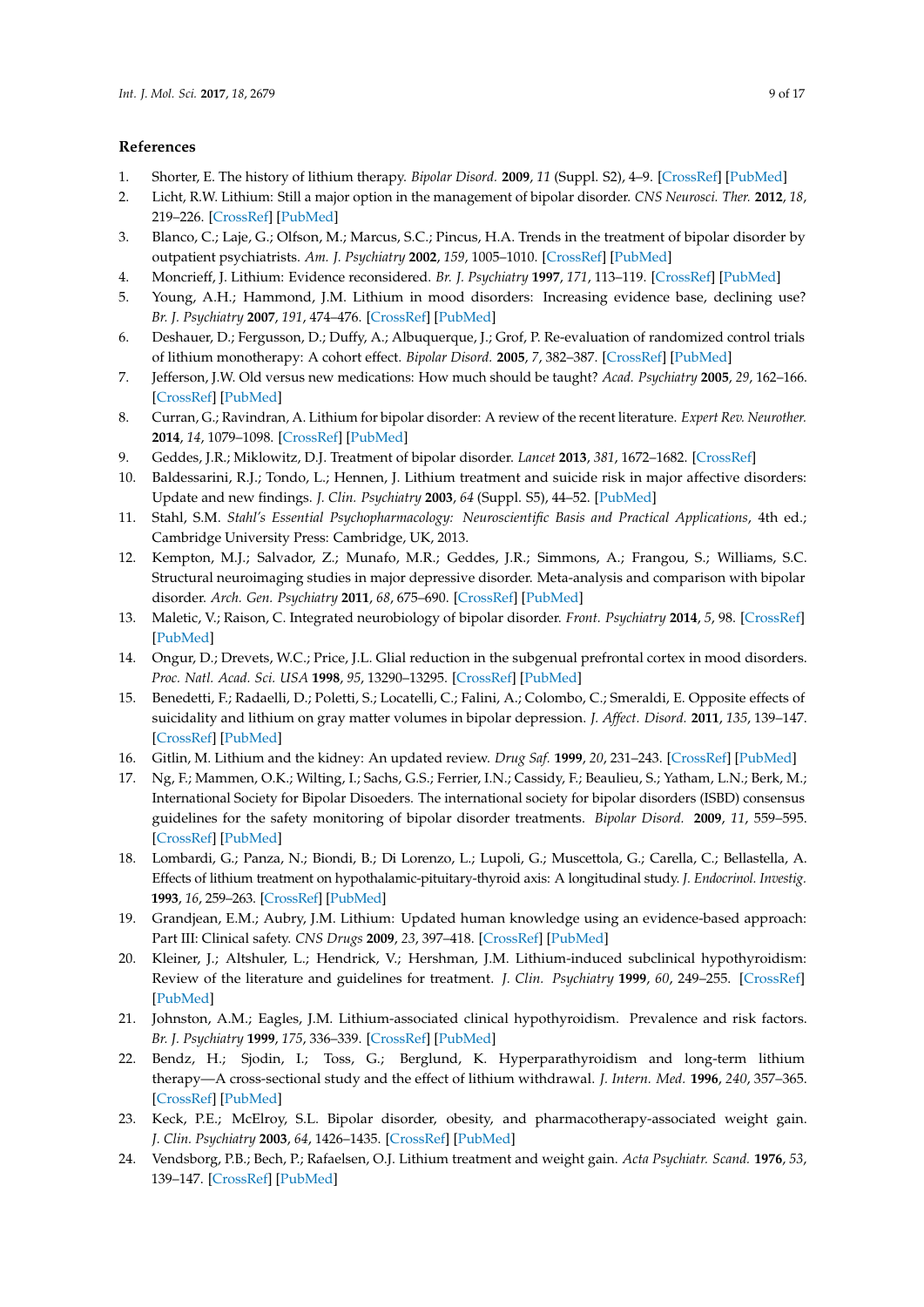- <span id="page-9-0"></span>25. Mamiya, K.; Sadanaga, T.; Sekita, A.; Nabeyama, Y.; Yao, H.; Yukawa, E. Lithium concentration correlates with QTc in patients with psychosis. *J. Electrocardiol.* **2005**, *38*, 148–151. [\[CrossRef\]](http://dx.doi.org/10.1016/j.jelectrocard.2004.10.004) [\[PubMed\]](http://www.ncbi.nlm.nih.gov/pubmed/15892025)
- <span id="page-9-1"></span>26. McKnight, R.F.; Adida, M.; Budge, K.; Stockton, S.; Goodwin, G.M.; Geddes, J.R. Lithium toxicity profile: A systematic review and meta-analysis. *Lancet* **2012**, *379*, 721–728. [\[CrossRef\]](http://dx.doi.org/10.1016/S0140-6736(11)61516-X)
- <span id="page-9-2"></span>27. Malhi, G.S.; Tanious, M.; Gershon, S. The lithiumeter: A measured approach. *Bipolar Disord.* **2011**, *13*, 219–226. [\[CrossRef\]](http://dx.doi.org/10.1111/j.1399-5618.2011.00918.x) [\[PubMed\]](http://www.ncbi.nlm.nih.gov/pubmed/21676125)
- <span id="page-9-3"></span>28. Plenge, P.; Stensgaard, A.; Jensen, H.V.; Thomsen, C.; Mellerup, E.T.; Henriksen, O. 24-hour lithium concentration in human brain studied by Li-7 magnetic resonance spectroscopy. *Biol. Psychiatry* **1994**, *36*, 511–516. [\[CrossRef\]](http://dx.doi.org/10.1016/0006-3223(94)90614-9)
- <span id="page-9-4"></span>29. Jensen, H.V.; Plenge, P.; Mellerup, E.T.; Davidsen, K.; Toftegaard, L.; Aggernaes, H.; Bjorum, N. Lithium prophylaxis of manic-depressive disorder: Daily lithium dosing schedule versus every second day. *Acta Psychiatr. Scand.* **1995**, *92*, 69–74. [\[CrossRef\]](http://dx.doi.org/10.1111/j.1600-0447.1995.tb09545.x) [\[PubMed\]](http://www.ncbi.nlm.nih.gov/pubmed/7572251)
- <span id="page-9-5"></span>30. Malhi, G.S.; Tanious, M. Optimal frequency of lithium administration in the treatment of bipolar disorder: Clinical and dosing considerations. *CNS Drugs* **2011**, *25*, 289–298. [\[CrossRef\]](http://dx.doi.org/10.2165/11586970-000000000-00000) [\[PubMed\]](http://www.ncbi.nlm.nih.gov/pubmed/21425882)
- <span id="page-9-6"></span>31. American Psychiatric Association. Practice guideline for the treatment of patients with bipolar disorder (revision). *Am. J. Psychiatry* **2002**, *159* (Suppl. S4), 1–50.
- <span id="page-9-7"></span>32. Yatham, L.N.; Kennedy, S.H.; O'Donovan, C.; Parikh, S.; MacQueen, G.; McIntyre, R.; Sharma, V.; Silverstone, P.; Alda, M.; Baruch, P.; et al. Canadian Network for Mood and Anxiety Treatments (CANMAT) guidelines for the management of patients with bipolar disorder: Consensus and controversies. *Bipolar Disord.* **2005**, *7* (Suppl. S3), 5–69. [\[CrossRef\]](http://dx.doi.org/10.1111/j.1399-5618.2005.00219.x) [\[PubMed\]](http://www.ncbi.nlm.nih.gov/pubmed/15952957)
- <span id="page-9-8"></span>33. Amdisen, A. Serum lithium estimations. *Br. Med. J.* **1973**, *2*, 240. [\[CrossRef\]](http://dx.doi.org/10.1136/bmj.2.5860.240-a) [\[PubMed\]](http://www.ncbi.nlm.nih.gov/pubmed/4700014)
- <span id="page-9-9"></span>34. Bowen, R.C.; Grof, P.; Grof, E. Less frequent lithium administration and lower urine volume. *Am. J. Psychiatry* **1991**, *148*, 189–192. [\[PubMed\]](http://www.ncbi.nlm.nih.gov/pubmed/1987816)
- <span id="page-9-10"></span>35. National Collaborating Centre for Mental Health (UK). *Bipolar Disorder: The Management of Bipolar Disorder in Adults, Children and Adolescents, in Primary and Secondary Care*; British Psychological Society: Leicester, UK, 2006.
- <span id="page-9-11"></span>36. Kleindienst, N.; Severus, W.E.; Greil, W. Are serum lithium levels related to the polarity of recurrence in bipolar disorders? Evidence from a multicenter trial. *Int. Clin. Psychopharmacol.* **2007**, *22*, 125–131. [\[CrossRef\]](http://dx.doi.org/10.1097/01.yic.0000224788.21406.c8) [\[PubMed\]](http://www.ncbi.nlm.nih.gov/pubmed/17414737)
- <span id="page-9-12"></span>37. Severus, W.E.; Kleindienst, N.; Evoniuk, G.; Bowden, C.; Moller, H.J.; Bohus, M.; Frangou, S.; Greil, W.; Calabrese, J.R. Is the polarity of relapse/recurrence in bipolar-I disorder patients related to serum lithium levels? Results from an empirical study. *J. Affect. Disord.* **2009**, *115*, 466–470. [\[CrossRef\]](http://dx.doi.org/10.1016/j.jad.2008.10.009) [\[PubMed\]](http://www.ncbi.nlm.nih.gov/pubmed/19019453)
- <span id="page-9-13"></span>38. Fornaro, M.; Stubbs, B.; De Berardis, D.; Iasevoli, F.; Solmi, M.; Veronese, N.; Carano, A.; Perna, G.; De Bartolomeis, A. Does the "silver bullet" lose its shine over the time? Assessment of loss of lithium response in a preliminary sample of bipolar disorder outpatients. *Clin. Pract. Epidemiol. Ment. Health* **2016**, *12*, 142–157. [\[CrossRef\]](http://dx.doi.org/10.2174/1745017901612010142) [\[PubMed\]](http://www.ncbi.nlm.nih.gov/pubmed/28217142)
- <span id="page-9-14"></span>39. Post, R.M. Acquired lithium resistance revisited: Discontinuation-induced refractoriness versus tolerance. *J. Affect. Disord.* **2012**, *140*, 6–13. [\[CrossRef\]](http://dx.doi.org/10.1016/j.jad.2011.09.021) [\[PubMed\]](http://www.ncbi.nlm.nih.gov/pubmed/22154708)
- <span id="page-9-15"></span>40. Keck, P.E.; Orsulak, P.J.; Cutler, A.J.; Sanchez, R.; Torbeyns, A.; Marcus, R.N.; McQuade, R.D.; Carson, W.H.; Group, C.N.S. Aripiprazole monotherapy in the treatment of acute bipolar I mania: A randomized, double-blind, placebo- and lithium-controlled study. *J. Affect. Disord.* **2009**, *112*, 36–49. [\[CrossRef\]](http://dx.doi.org/10.1016/j.jad.2008.05.014) [\[PubMed\]](http://www.ncbi.nlm.nih.gov/pubmed/18835043)
- <span id="page-9-18"></span>41. Bowden, C.L.; Grunze, H.; Mullen, J.; Brecher, M.; Paulsson, B.; Jones, M.; Vagero, M.; Svensson, K. A randomized, double-blind, placebo-controlled efficacy and safety study of quetiapine or lithium as monotherapy for mania in bipolar disorder. *J. Clin. Psychiatry* **2005**, *66*, 111–121. [\[CrossRef\]](http://dx.doi.org/10.4088/JCP.v66n0116) [\[PubMed\]](http://www.ncbi.nlm.nih.gov/pubmed/15669897)
- <span id="page-9-16"></span>42. Kushner, S.F.; Khan, A.; Lane, R.; Olson, W.H. Topiramate monotherapy in the management of acute mania: Results of four double-blind placebo-controlled trials. *Bipolar Disord.* **2006**, *8*, 15–27. [\[CrossRef\]](http://dx.doi.org/10.1111/j.1399-5618.2006.00276.x) [\[PubMed\]](http://www.ncbi.nlm.nih.gov/pubmed/16411977)
- <span id="page-9-17"></span>43. Cipriani, A.; Barbui, C.; Salanti, G.; Rendell, J.; Brown, R.; Stockton, S.; Purgato, M.; Spineli, L.M.; Goodwin, G.M.; Geddes, J.R. Comparative efficacy and acceptability of antimanic drugs in acute mania: A multiple-treatments meta-analysis. *Lancet* **2011**, *378*, 1306–1315. [\[CrossRef\]](http://dx.doi.org/10.1016/S0140-6736(11)60873-8)
- 44. Smith, L.A.; Cornelius, V.; Warnock, A.; Tacchi, M.J.; Taylor, D. Pharmacological interventions for acute bipolar mania: A systematic review of randomized placebo-controlled trials. *Bipolar Disord.* **2007**, *9*, 551–560. [\[CrossRef\]](http://dx.doi.org/10.1111/j.1399-5618.2007.00468.x) [\[PubMed\]](http://www.ncbi.nlm.nih.gov/pubmed/17845269)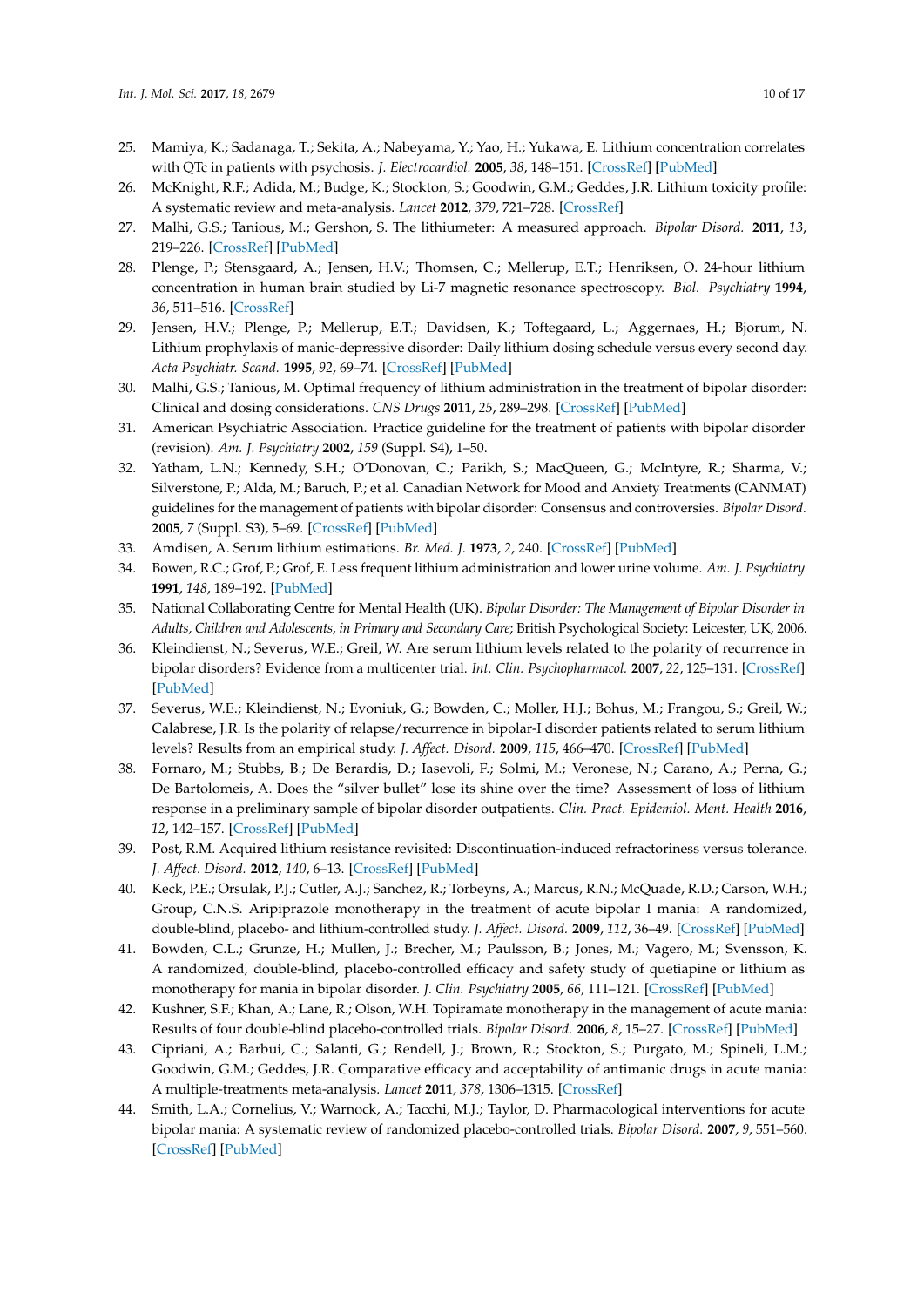- <span id="page-10-0"></span>45. Storosum, J.G.; Wohlfarth, T.; Schene, A.; Elferink, A.; van Zwieten, B.J.; van den Brink, W. Magnitude of effect of lithium in short-term efficacy studies of moderate to severe manic episode. *Bipolar Disord.* **2007**, *9*, 793–798. [\[CrossRef\]](http://dx.doi.org/10.1111/j.1399-5618.2007.00445.x) [\[PubMed\]](http://www.ncbi.nlm.nih.gov/pubmed/18076528)
- <span id="page-10-1"></span>46. Bowden, C.L.; Mosolov, S.; Hranov, L.; Chen, E.; Habil, H.; Kongsakon, R.; Manfredi, R.; Lin, H.N. Efficacy of valproate versus lithium in mania or mixed mania: A randomized, open 12-week trial. *Int. Clin. Psychopharmacol.* **2010**, *25*, 60–67. [\[CrossRef\]](http://dx.doi.org/10.1097/YIC.0b013e328333ac1b) [\[PubMed\]](http://www.ncbi.nlm.nih.gov/pubmed/20101186)
- <span id="page-10-2"></span>47. Bowden, C.; Gogus, A.; Grunze, H.; Haggstrom, L.; Rybakowski, J.; Vieta, E. A 12-week, open, randomized trial comparing sodium valproate to lithium in patients with bipolar I disorder suffering from a manic episode. *Int. Clin. Psychopharmacol.* **2008**, *23*, 254–262. [\[CrossRef\]](http://dx.doi.org/10.1097/YIC.0b013e3282fd827c) [\[PubMed\]](http://www.ncbi.nlm.nih.gov/pubmed/18703934)
- <span id="page-10-3"></span>48. Berk, M.; Ichim, L.; Brook, S. Olanzapine compared to lithium in mania: A double-blind randomized controlled trial. *Int. Clin. Psychopharmacol.* **1999**, *14*, 339–343. [\[CrossRef\]](http://dx.doi.org/10.1097/00004850-199911000-00003) [\[PubMed\]](http://www.ncbi.nlm.nih.gov/pubmed/10565800)
- <span id="page-10-4"></span>49. Segal, J.; Berk, M.; Brook, S. Risperidone compared with both lithium and haloperidol in mania: A double-blind randomized controlled trial. *Clin. Neuropharmacol.* **1998**, *21*, 176–180. [\[PubMed\]](http://www.ncbi.nlm.nih.gov/pubmed/9617509)
- <span id="page-10-5"></span>50. Niufan, G.; Tohen, M.; Qiuqing, A.; Fude, Y.; Pope, E.; McElroy, H.; Ming, L.; Gaohua, W.; Xinbao, Z.; Huichun, L.; et al. Olanzapine versus lithium in the acute treatment of bipolar mania: A double-blind, randomized, controlled trial. *J. Affect. Disord.* **2008**, *105*, 101–108. [\[CrossRef\]](http://dx.doi.org/10.1016/j.jad.2007.04.020) [\[PubMed\]](http://www.ncbi.nlm.nih.gov/pubmed/17531327)
- <span id="page-10-6"></span>51. Li, H.; Ma, C.; Wang, G.; Zhu, X.; Peng, M.; Gu, N. Response and remission rates in Chinese patients with bipolar mania treated for 4 weeks with either quetiapine or lithium: A randomized and double-blind study. *Curr. Med. Res. Opin.* **2008**, *24*, 1–10. [\[CrossRef\]](http://dx.doi.org/10.1185/030079908X253933) [\[PubMed\]](http://www.ncbi.nlm.nih.gov/pubmed/18028587)
- <span id="page-10-7"></span>52. Shafti, S.S.; Shahveisi, B. Comparison between lithium and valproate in the treatment of acute mania. *J. Clin. Psychopharmacol.* **2008**, *28*, 718–720. [\[CrossRef\]](http://dx.doi.org/10.1097/JCP.0b013e31818ce5ba) [\[PubMed\]](http://www.ncbi.nlm.nih.gov/pubmed/19011453)
- <span id="page-10-8"></span>53. Shafti, S.S. Olanzapine vs. lithium in management of acute mania. *J. Affect. Disord.* **2010**, *122*, 273–276. [\[CrossRef\]](http://dx.doi.org/10.1016/j.jad.2009.08.013) [\[PubMed\]](http://www.ncbi.nlm.nih.gov/pubmed/19740546)
- <span id="page-10-9"></span>54. Pal Singh, G. A double-blind comparative study of clinical efficacy of verapamil versus lithium in acute mania. *Int. J. Psychiatry Clin. Pract.* **2008**, *12*, 303–308. [\[CrossRef\]](http://dx.doi.org/10.1080/13651500802209670) [\[PubMed\]](http://www.ncbi.nlm.nih.gov/pubmed/24937719)
- <span id="page-10-10"></span>55. Fountoulakis, K.N.; Kontis, D.; Gonda, X.; Siamouli, M.; Yatham, L.N. Treatment of mixed bipolar states. *Int. J. Neuropsychopharmacol.* **2012**, *15*, 1015–1026. [\[CrossRef\]](http://dx.doi.org/10.1017/S1461145711001817) [\[PubMed\]](http://www.ncbi.nlm.nih.gov/pubmed/22217434)
- <span id="page-10-11"></span>56. Malhi, G.S.; Tanious, M.; Das, P.; Berk, M. The science and practice of lithium therapy. *Aust. N. Z. J. Psychiatry* **2012**, *46*, 192–211. [\[CrossRef\]](http://dx.doi.org/10.1177/0004867412437346) [\[PubMed\]](http://www.ncbi.nlm.nih.gov/pubmed/22391277)
- <span id="page-10-12"></span>57. Tohen, M.; Jacobs, T.G.; Feldman, P.D. Onset of action of antipsychotics in the treatment of mania. *Bipolar Disord.* **2000**, *2*, 261–268. [\[CrossRef\]](http://dx.doi.org/10.1034/j.1399-5618.2000.20307.x) [\[PubMed\]](http://www.ncbi.nlm.nih.gov/pubmed/11249804)
- <span id="page-10-13"></span>58. Goodwin, G.M.; Consensus Group of the British Association for Psychopharmacology. Evidence-based guidelines for treating bipolar disorder: Revised second edition—Recommendations from the British Association for Psychopharmacology. *J. Psychopharmacol.* **2009**, *23*, 346–388. [\[CrossRef\]](http://dx.doi.org/10.1177/0269881109102919) [\[PubMed\]](http://www.ncbi.nlm.nih.gov/pubmed/19329543)
- <span id="page-10-14"></span>59. Young, A.H.; McElroy, S.L.; Bauer, M.; Philips, N.; Chang, W.; Olausson, B.; Paulsson, B.; Brecher, M.; Investigators, E.I. A double-blind, placebo-controlled study of quetiapine and lithium monotherapy in adults in the acute phase of bipolar depression (EMBOLDEN I). *J. Clin. Psychiatry* **2010**, *71*, 150–162. [\[CrossRef\]](http://dx.doi.org/10.4088/JCP.08m04995gre) [\[PubMed\]](http://www.ncbi.nlm.nih.gov/pubmed/20122369)
- <span id="page-10-15"></span>60. Kim, S.J.; Lee, Y.J.; Lee, Y.J.; Cho, S.J. Effect of quetiapine XR on depressive symptoms and sleep quality compared with lithium in patients with bipolar depression. *J. Affect. Disord.* **2014**, *157*, 33–40. [\[CrossRef\]](http://dx.doi.org/10.1016/j.jad.2013.12.032) [\[PubMed\]](http://www.ncbi.nlm.nih.gov/pubmed/24581825)
- <span id="page-10-16"></span>61. Amsterdam, J.D.; Wang, C.H.; Shwarz, M.; Shults, J. Venlafaxine versus lithium monotherapy of rapid and non-rapid cycling patients with bipolar II major depressive episode: A randomized, parallel group, open-label trial. *J. Affect. Disord.* **2009**, *112*, 219–230. [\[CrossRef\]](http://dx.doi.org/10.1016/j.jad.2008.03.029) [\[PubMed\]](http://www.ncbi.nlm.nih.gov/pubmed/18486235)
- <span id="page-10-17"></span>62. Suppes, T.; Marangell, L.B.; Bernstein, I.H.; Kelly, D.I.; Fischer, E.G.; Zboyan, H.A.; Snow, D.E.; Martinez, M.; Al Jurdi, R.; Shivakumar, G.; et al. A single blind comparison of lithium and lamotrigine for the treatment of bipolar II depression. *J. Affect. Disord.* **2008**, *111*, 334–343. [\[CrossRef\]](http://dx.doi.org/10.1016/j.jad.2008.02.004) [\[PubMed\]](http://www.ncbi.nlm.nih.gov/pubmed/18358540)
- <span id="page-10-18"></span>63. Calabrese, J.R.; Bowden, C.L.; Sachs, G.; Yatham, L.N.; Behnke, K.; Mehtonen, O.P.; Montgomery, P.; Ascher, J.; Paska, W.; Earl, N.; et al. A placebo-controlled 18-month trial of lamotrigine and lithium maintenance treatment in recently depressed patients with bipolar I disorder. *J. Clin. Psychiatry* **2003**, *64*, 1013–1024. [\[CrossRef\]](http://dx.doi.org/10.4088/JCP.v64n0906) [\[PubMed\]](http://www.ncbi.nlm.nih.gov/pubmed/14628976)
- <span id="page-10-19"></span>64. Cipriani, A.; Hawton, K.; Stockton, S.; Geddes, J.R. Lithium in the prevention of suicide in mood disorders: Updated systematic review and meta-analysis. *BMJ* **2013**, *346*, f3646. [\[CrossRef\]](http://dx.doi.org/10.1136/bmj.f3646) [\[PubMed\]](http://www.ncbi.nlm.nih.gov/pubmed/23814104)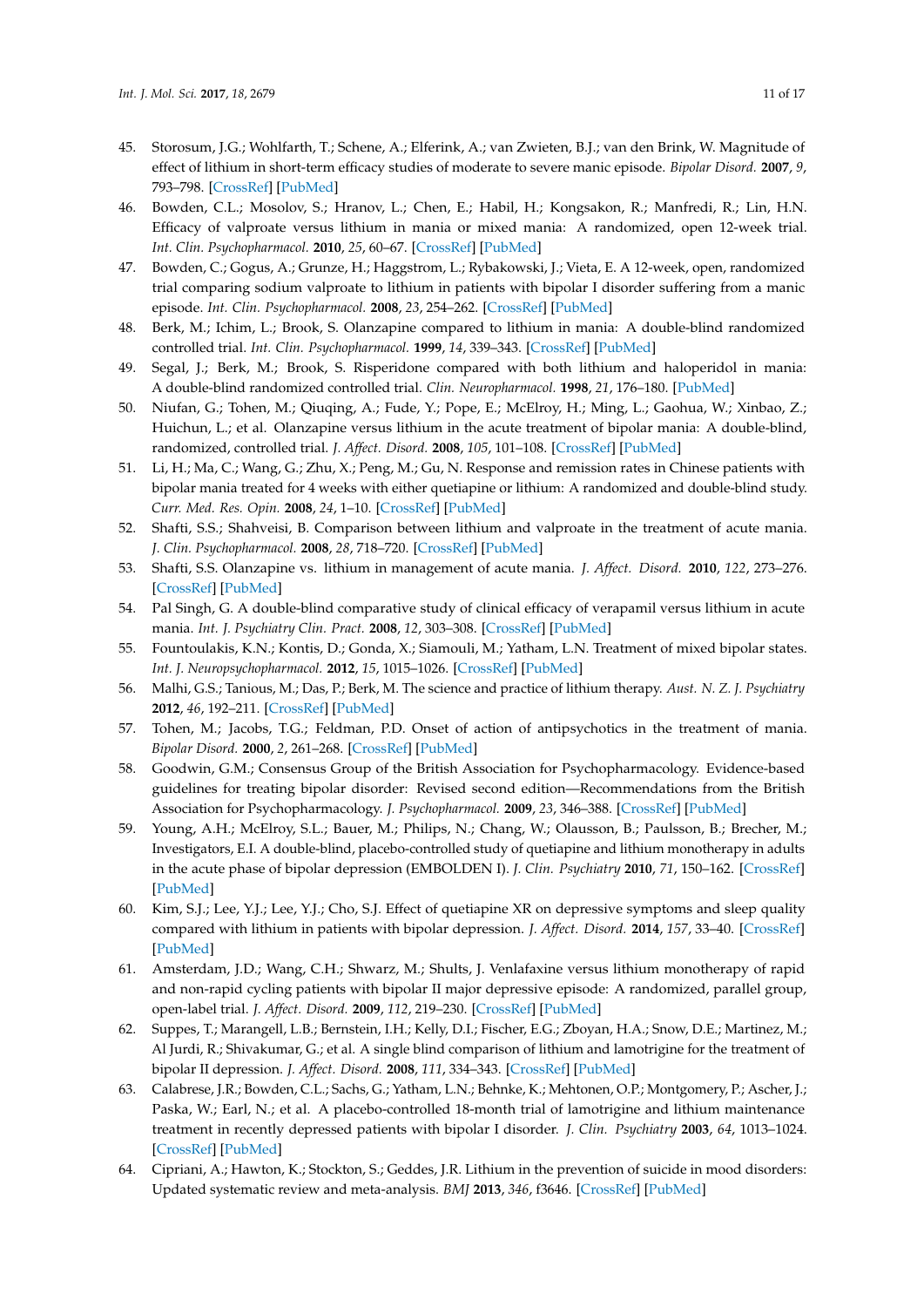- <span id="page-11-0"></span>65. Grandjean, E.M.; Aubry, J.M. Lithium: Updated human knowledge using an evidence-based approach: Part I: Clinical efficacy in bipolar disorder. *CNS Drugs* **2009**, *23*, 225–240. [\[CrossRef\]](http://dx.doi.org/10.2165/00023210-200923030-00004) [\[PubMed\]](http://www.ncbi.nlm.nih.gov/pubmed/19320531)
- <span id="page-11-1"></span>66. BALANCE Investigators and Collaborators; Geddes, J.R.; Goodwin, G.M.; Rendell, J.; Azorin, J.M.; Cipriani, A.; Ostacher, M.J.; Morriss, R.; Alder, N.; Juszczak, E. Lithium plus valproate combination therapy versus monotherapy for relapse prevention in bipolar I disorder (BALANCE): A randomised open-label trial. *Lancet* **2010**, *375*, 385–395. [\[PubMed\]](http://www.ncbi.nlm.nih.gov/pubmed/20092882)
- <span id="page-11-2"></span>67. Weisler, R.H.; Nolen, W.A.; Neijber, A.; Hellqvist, A.; Paulsson, B.; Trial 144 Study Investigators. Continuation of quetiapine versus switching to placebo or lithium for maintenance treatment of bipolar I disorder (Trial 144: A randomized controlled study). *J. Clin. Psychiatry* **2011**, *72*, 1452–1464. [\[CrossRef\]](http://dx.doi.org/10.4088/JCP.11m06878) [\[PubMed\]](http://www.ncbi.nlm.nih.gov/pubmed/22054050)
- <span id="page-11-3"></span>68. Fornaro, M.; Nardi, A.E.; De Berardis, D.; Carta, M.G. Experimental drugs for bipolar psychosis. *Expert Opin. Investig. Drugs* **2016**, *25*, 1371–1375. [\[CrossRef\]](http://dx.doi.org/10.1080/13543784.2016.1256390) [\[PubMed\]](http://www.ncbi.nlm.nih.gov/pubmed/27802062)
- <span id="page-11-4"></span>69. Prien, R.F.; Caffey, E.M., Jr.; Klett, C.J. Comparison of lithium carbonate and chlorpromazine in the treatment of mania. Report of the Veterans Administration and National Institute of Mental Health Collaborative Study Group. *Arch. Gen. Psychiatry* **1972**, *26*, 146–153. [\[CrossRef\]](http://dx.doi.org/10.1001/archpsyc.1972.01750200050011) [\[PubMed\]](http://www.ncbi.nlm.nih.gov/pubmed/4551257)
- <span id="page-11-5"></span>70. Swann, A.C.; Bowden, C.L.; Calabrese, J.R.; Dilsaver, S.C.; Morris, D.D. Pattern of response to divalproex, lithium, or placebo in four naturalistic subtypes of mania. *Neuropsychopharmacology* **2002**, *26*, 530–536. [\[CrossRef\]](http://dx.doi.org/10.1016/S0893-133X(01)00390-6)
- <span id="page-11-6"></span>71. De Sousa, R.T.; Busnello, J.V.; Forlenza, O.V.; Zanetti, M.V.; Soeiro-de-Souza, M.G.; van de Bilt, M.T.; Moreno, R.A.; Zarate, C.A., Jr.; Gattaz, W.F.; Machado-Vieira, R. Early improvement of psychotic symptoms with lithium monotherapy as a predictor of later response in mania. *J. Psychiatr. Res.* **2012**, *46*, 1564–1568. [\[CrossRef\]](http://dx.doi.org/10.1016/j.jpsychires.2012.08.011) [\[PubMed\]](http://www.ncbi.nlm.nih.gov/pubmed/23000368)
- <span id="page-11-7"></span>72. Baldessarini, R.J.; Tondo, L.; Davis, P.; Pompili, M.; Goodwin, F.K.; Hennen, J. Decreased risk of suicides and attempts during long-term lithium treatment: A meta-analytic review. *Bipolar Disord.* **2006**, *8*, 625–639. [\[CrossRef\]](http://dx.doi.org/10.1111/j.1399-5618.2006.00344.x) [\[PubMed\]](http://www.ncbi.nlm.nih.gov/pubmed/17042835)
- <span id="page-11-8"></span>73. Baldessarini, R.J.; Tondo, L. Suicidal risks during treatment of bipolar disorder patients with lithium versus anticonvulsants. *Pharmacopsychiatry* **2009**, *42*, 72–75. [\[CrossRef\]](http://dx.doi.org/10.1055/s-0028-1103291) [\[PubMed\]](http://www.ncbi.nlm.nih.gov/pubmed/19308882)
- <span id="page-11-9"></span>74. Mann, J.J.; Waternaux, C.; Haas, G.L.; Malone, K.M. Toward a clinical model of suicidal behavior in psychiatric patients. *Am. J. Psychiatry* **1999**, *156*, 181–189. [\[PubMed\]](http://www.ncbi.nlm.nih.gov/pubmed/9989552)
- <span id="page-11-10"></span>75. Muller-Oerlinghausen, B.; Lewitzka, U. Lithium reduces pathological aggression and suicidality: A mini-review. *Neuropsychobiology* **2010**, *62*, 43–49. [\[CrossRef\]](http://dx.doi.org/10.1159/000314309) [\[PubMed\]](http://www.ncbi.nlm.nih.gov/pubmed/20453534)
- <span id="page-11-11"></span>76. Jimenez, E.; Arias, B.; Mitjans, M.; Goikolea, J.M.; Roda, E.; Saiz, P.A.; Garcia-Portilla, M.P.; Buron, P.; Bobes, J.; Oquendo, M.A.; et al. Genetic variability at IMPA2, INPP1 and GSK3β increases the risk of suicidal behavior in bipolar patients. *Eur. Neuropsychopharmacol.* **2013**, *23*, 1452–1462. [\[CrossRef\]](http://dx.doi.org/10.1016/j.euroneuro.2013.01.007) [\[PubMed\]](http://www.ncbi.nlm.nih.gov/pubmed/23453640)
- <span id="page-11-12"></span>77. Malhi, G.S.; Tanious, M.; Das, P.; Coulston, C.M.; Berk, M. Potential mechanisms of action of lithium in bipolar disorder. Current understanding. *CNS Drugs* **2013**, *27*, 135–153. [\[CrossRef\]](http://dx.doi.org/10.1007/s40263-013-0039-0) [\[PubMed\]](http://www.ncbi.nlm.nih.gov/pubmed/23371914)
- <span id="page-11-13"></span>78. Carter, C.J. Multiple genes and factors associated with bipolar disorder converge on growth factor and stress activated kinase pathways controlling translation initiation: Implications for oligodendrocyte viability. *Neurochem. Int.* **2007**, *50*, 461–490. [\[CrossRef\]](http://dx.doi.org/10.1016/j.neuint.2006.11.009) [\[PubMed\]](http://www.ncbi.nlm.nih.gov/pubmed/17239488)
- <span id="page-11-14"></span>79. Martinowich, K.; Schloesser, R.J.; Manji, H.K. Bipolar disorder: From genes to behavior pathways. *J. Clin. Investig.* **2009**, *119*, 726–736. [\[CrossRef\]](http://dx.doi.org/10.1172/JCI37703) [\[PubMed\]](http://www.ncbi.nlm.nih.gov/pubmed/19339764)
- <span id="page-11-15"></span>80. Serretti, A.; Benedetti, F.; Mandelli, L.; Calati, R.; Caneva, B.; Lorenzi, C.; Fontana, V.; Colombo, C.; Smeraldi, E. Association between GSK-3β-50T/C polymorphism and personality and psychotic symptoms in mood disorders. *Psychiatry Res.* **2008**, *158*, 132–140. [\[CrossRef\]](http://dx.doi.org/10.1016/j.psychres.2007.06.017) [\[PubMed\]](http://www.ncbi.nlm.nih.gov/pubmed/17976739)
- <span id="page-11-16"></span>81. Lee, Y.J.; Kim, Y.K. The impact of glycogen synthase kinase 3β gene on psychotic mania in bipolar disorder patients. *Prog. Neuropsychopharmacol. Biol. Psychiatry* **2011**, *35*, 1303–1308. [\[CrossRef\]](http://dx.doi.org/10.1016/j.pnpbp.2011.04.006) [\[PubMed\]](http://www.ncbi.nlm.nih.gov/pubmed/21549170)
- <span id="page-11-17"></span>82. De Sousa, R.T.; Zanetti, M.V.; Talib, L.L.; Serpa, M.H.; Chaim, T.M.; Carvalho, A.F.; Brunoni, A.R.; Busatto, G.F.; Gattaz, W.F.; Machado-Vieira, R. Lithium increases platelet serine-9 phosphorylated GSK-3β levels in drug-free bipolar disorder during depressive episodes. *J. Psychiatr. Res.* **2015**, *62*, 78–83. [\[CrossRef\]](http://dx.doi.org/10.1016/j.jpsychires.2015.01.016) [\[PubMed\]](http://www.ncbi.nlm.nih.gov/pubmed/25691093)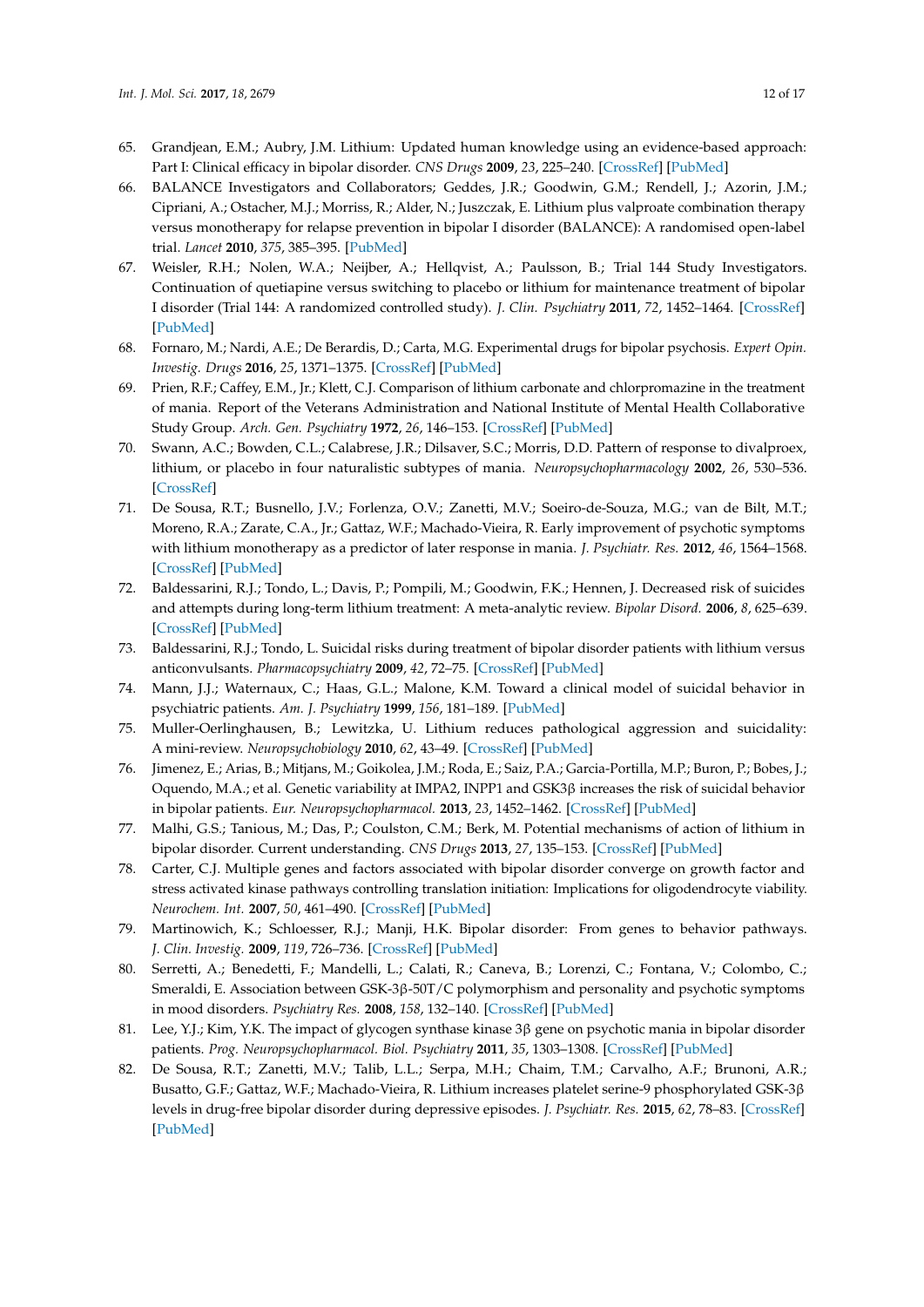- <span id="page-12-0"></span>83. Iwahashi, K.; Nishizawa, D.; Narita, S.; Numajiri, M.; Murayama, O.; Yoshihara, E.; Onozawa, Y.; Nagahori, K.; Fukamauchi, F.; Ikeda, K.; et al. Haplotype analysis of GSK-3β gene polymorphisms in bipolar disorder lithium responders and nonresponders. *Clin. Neuropharmacol.* **2014**, *37*, 108–110. [\[CrossRef\]](http://dx.doi.org/10.1097/WNF.0000000000000039) [\[PubMed\]](http://www.ncbi.nlm.nih.gov/pubmed/24992082)
- <span id="page-12-1"></span>84. Jang, Y.; Lee, S.H.; Lee, B.; Jung, S.; Khalid, A.; Uchida, K.; Tominaga, M.; Jeon, D.; Oh, U. TRPM2, a susceptibility gene for bipolar disorder, regulates glycogen synthase kinase-3 activity in the brain. *J. Neurosci.* **2015**, *35*, 11811–11823. [\[CrossRef\]](http://dx.doi.org/10.1523/JNEUROSCI.5251-14.2015) [\[PubMed\]](http://www.ncbi.nlm.nih.gov/pubmed/26311765)
- <span id="page-12-2"></span>85. Dwivedi, Y. Brain-derived neurotrophic factor: Role in depression and suicide. *Neuropsychiatr. Dis. Treat.* **2009**, *5*, 433–449. [\[CrossRef\]](http://dx.doi.org/10.2147/NDT.S5700) [\[PubMed\]](http://www.ncbi.nlm.nih.gov/pubmed/19721723)
- <span id="page-12-3"></span>86. Cunha, A.B.; Frey, B.N.; Andreazza, A.C.; Goi, J.D.; Rosa, A.R.; Goncalves, C.A.; Santin, A.; Kapczinski, F. Serum brain-derived neurotrophic factor is decreased in bipolar disorder during depressive and manic episodes. *Neurosci. Lett.* **2006**, *398*, 215–219. [\[CrossRef\]](http://dx.doi.org/10.1016/j.neulet.2005.12.085) [\[PubMed\]](http://www.ncbi.nlm.nih.gov/pubmed/16480819)
- <span id="page-12-4"></span>87. Machado-Vieira, R.; Dietrich, M.O.; Leke, R.; Cereser, V.H.; Zanatto, V.; Kapczinski, F.; Souza, D.O.; Portela, L.V.; Gentil, V. Decreased plasma brain derived neurotrophic factor levels in unmedicated bipolar patients during manic episode. *Biol. Psychiatry* **2007**, *61*, 142–144. [\[CrossRef\]](http://dx.doi.org/10.1016/j.biopsych.2006.03.070) [\[PubMed\]](http://www.ncbi.nlm.nih.gov/pubmed/16893527)
- <span id="page-12-5"></span>88. Vincze, I.; Perroud, N.; Buresi, C.; Baud, P.; Bellivier, F.; Etain, B.; Fournier, C.; Karege, F.; Matthey, M.L.; Preisig, M.; et al. Association between brain-derived neurotrophic factor gene and a severe form of bipolar disorder, but no interaction with the serotonin transporter gene. *Bipolar Disord.* **2008**, *10*, 580–587. [\[CrossRef\]](http://dx.doi.org/10.1111/j.1399-5618.2008.00603.x) [\[PubMed\]](http://www.ncbi.nlm.nih.gov/pubmed/18657242)
- <span id="page-12-6"></span>89. Post, R.M. Role of BDNF in bipolar and unipolar disorder: Clinical and theoretical implications. *J. Psychiatr. Res.* **2007**, *41*, 979–990. [\[CrossRef\]](http://dx.doi.org/10.1016/j.jpsychires.2006.09.009) [\[PubMed\]](http://www.ncbi.nlm.nih.gov/pubmed/17239400)
- <span id="page-12-7"></span>90. Emamghoreishi, M.; Keshavarz, M.; Nekooeian, A.A. Acute and chronic effects of lithium on BDNF and GDNF mRNA and protein levels in rat primary neuronal, astroglial and neuroastroglia cultures. *Iran. J. Basic Med. Sci.* **2015**, *18*, 240–246. [\[PubMed\]](http://www.ncbi.nlm.nih.gov/pubmed/25945236)
- <span id="page-12-8"></span>91. Neher, E.; Sakaba, T. Multiple roles of calcium ions in the regulation of neurotransmitter release. *Neuron* **2008**, *59*, 861–872. [\[CrossRef\]](http://dx.doi.org/10.1016/j.neuron.2008.08.019) [\[PubMed\]](http://www.ncbi.nlm.nih.gov/pubmed/18817727)
- <span id="page-12-9"></span>92. Gigante, A.D.; Young, L.T.; Yatham, L.N.; Andreazza, A.C.; Nery, F.G.; Grinberg, L.T.; Heinsen, H.; Lafer, B. Morphometric post-mortem studies in bipolar disorder: Possible association with oxidative stress and apoptosis. *Int. J. Neuropsychopharmacol.* **2011**, *14*, 1075–1089. [\[CrossRef\]](http://dx.doi.org/10.1017/S146114571000146X) [\[PubMed\]](http://www.ncbi.nlm.nih.gov/pubmed/21205433)
- <span id="page-12-10"></span>93. Konradi, C.; Eaton, M.; MacDonald, M.L.; Walsh, J.; Benes, F.M.; Heckers, S. Molecular evidence for mitochondrial dysfunction in bipolar disorder. *Arch. Gen. Psychiatry* **2004**, *61*, 300–308. [\[CrossRef\]](http://dx.doi.org/10.1001/archpsyc.61.3.300) [\[PubMed\]](http://www.ncbi.nlm.nih.gov/pubmed/14993118)
- <span id="page-12-11"></span>94. Simon, N.M.; Smoller, J.W.; McNamara, K.L.; Maser, R.S.; Zalta, A.K.; Pollack, M.H.; Nierenberg, A.A.; Fava, M.; Wong, K.K. Telomere shortening and mood disorders: Preliminary support for a chronic stress model of accelerated aging. *Biol. Psychiatry* **2006**, *60*, 432–435. [\[CrossRef\]](http://dx.doi.org/10.1016/j.biopsych.2006.02.004) [\[PubMed\]](http://www.ncbi.nlm.nih.gov/pubmed/16581033)
- <span id="page-12-12"></span>95. Macedo, D.S.; de Lucena, D.F.; Queiroz, A.I.; Cordeiro, R.C.; Araujo, M.M.; Sousa, F.C.; Vasconcelos, S.M.; Hyphantis, T.N.; Quevedo, J.; McIntyre, R.S.; et al. Effects of lithium on oxidative stress and behavioral alterations induced by lisdexamfetamine dimesylate: Relevance as an animal model of mania. *Prog. Neuropsychopharmacol. Biol. Psychiatry* **2013**, *43*, 230–237. [\[CrossRef\]](http://dx.doi.org/10.1016/j.pnpbp.2013.01.007) [\[PubMed\]](http://www.ncbi.nlm.nih.gov/pubmed/23333378)
- <span id="page-12-13"></span>96. Nciri, R.; Desmoulin, F.; Allagui, M.S.; Murat, J.C.; Feki, A.E.; Vincent, C.; Croute, F. Neuroprotective effects of chronic exposure of SH-SY5Y to low lithium concentration involve glycolysis stimulation, extracellular pyruvate accumulation and resistance to oxidative stress. *Int. J. Neuropsychopharmacol.* **2013**, *16*, 365–376. [\[CrossRef\]](http://dx.doi.org/10.1017/S1461145712000132) [\[PubMed\]](http://www.ncbi.nlm.nih.gov/pubmed/22436355)
- <span id="page-12-14"></span>97. Wang, H.M.; Zhang, T.; Li, Q.; Huang, J.K.; Chen, R.F.; Sun, X.J. Inhibition of glycogen synthase kinase-3β by lithium chloride suppresses 6-hydroxydopamine-induced inflammatory response in primary cultured astrocytes. *Neurochem. Int.* **2013**, *63*, 345–353. [\[CrossRef\]](http://dx.doi.org/10.1016/j.neuint.2013.07.003) [\[PubMed\]](http://www.ncbi.nlm.nih.gov/pubmed/23871716)
- 98. Watanabe, S.; Iga, J.; Nishi, A.; Numata, S.; Kinoshita, M.; Kikuchi, K.; Nakataki, M.; Ohmori, T. Microarray analysis of global gene expression in leukocytes following lithium treatment. *Hum. Psychopharmacol.* **2014**, *29*, 190–198. [\[CrossRef\]](http://dx.doi.org/10.1002/hup.2381) [\[PubMed\]](http://www.ncbi.nlm.nih.gov/pubmed/24590544)
- 99. Myint, A.M.; Kim, Y.K. Network beyond IDO in psychiatric disorders: Revisiting neurodegeneration hypothesis. *Prog. Neuropsychopharmacol. Biol. Psychiatry* **2014**, *48*, 304–313. [\[PubMed\]](http://www.ncbi.nlm.nih.gov/pubmed/24184687)
- <span id="page-12-15"></span>100. Kim, Y.K.; Jung, H.G.; Myint, A.M.; Kim, H.; Park, S.H. Imbalance between pro-inflammatory and anti-inflammatory cytokines in bipolar disorder. *J. Affect. Disord.* **2007**, *104*, 91–95. [\[PubMed\]](http://www.ncbi.nlm.nih.gov/pubmed/17434599)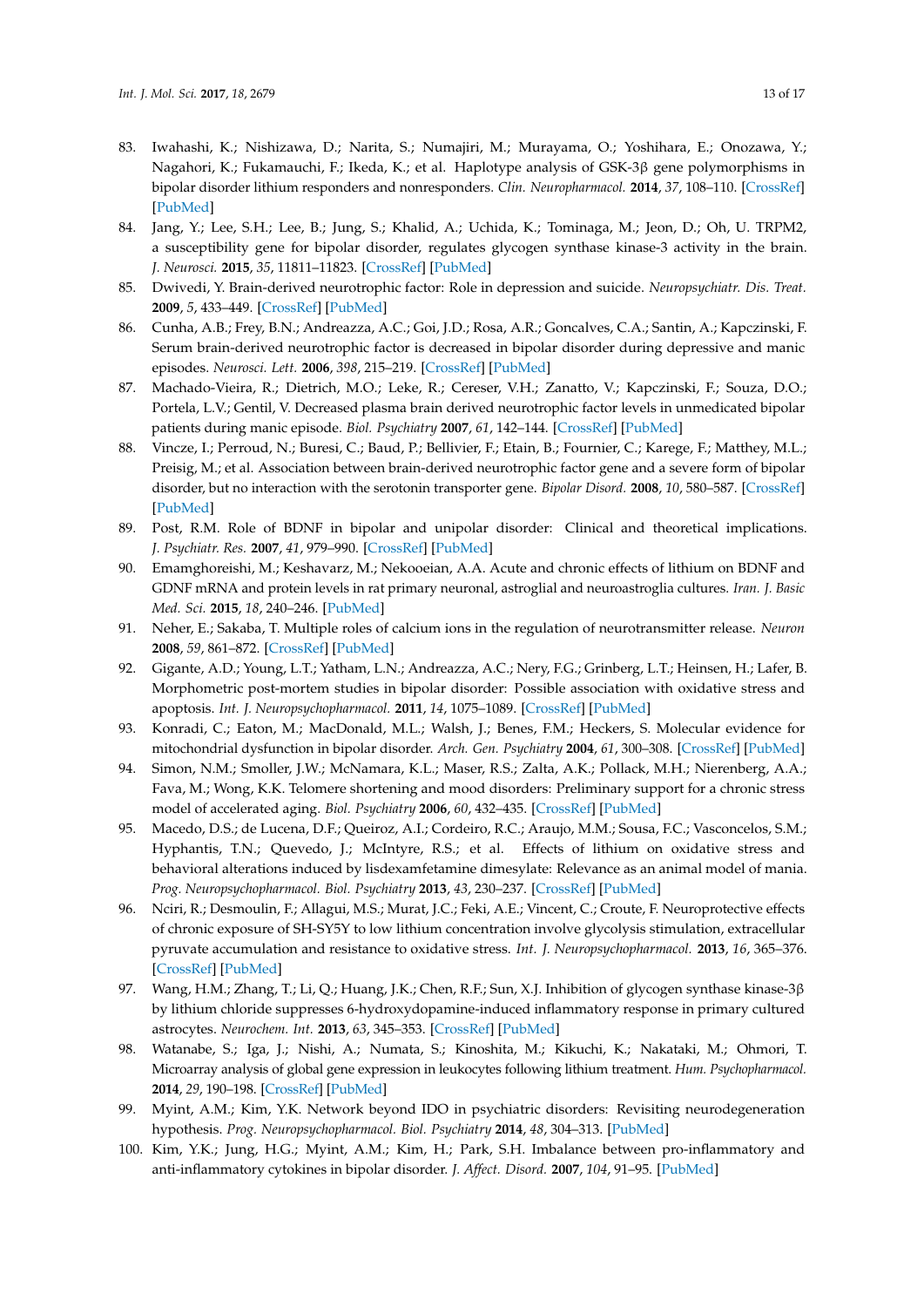- <span id="page-13-0"></span>101. Rizak, J.; Tan, H.; Zhu, H.; Wang, J.F. Chronic treatment with the mood-stabilizing drug lithium up-regulates nuclear factor E2-related factor 2 in rat pheochromocytoma PC12 cells in vitro. *Neuroscience* **2014**, *256*, 223–229. [\[CrossRef\]](http://dx.doi.org/10.1016/j.neuroscience.2013.10.036) [\[PubMed\]](http://www.ncbi.nlm.nih.gov/pubmed/24505606)
- <span id="page-13-1"></span>102. De Sousa, R.T.; Zarate, C.A., Jr.; Zanetti, M.V.; Costa, A.C.; Talib, L.L.; Gattaz, W.F.; Machado-Vieira, R. Oxidative stress in early stage Bipolar Disorder and the association with response to lithium. *J. Psychiatr. Res.* **2014**, *50*, 36–41. [\[PubMed\]](http://www.ncbi.nlm.nih.gov/pubmed/24332923)
- <span id="page-13-2"></span>103. De Sousa, R.T.; Streck, E.L.; Zanetti, M.V.; Ferreira, G.K.; Diniz, B.S.; Brunoni, A.R.; Busatto, G.F.; Gattaz, W.F.; Machado-Vieira, R. Lithium increases leukocyte mitochondrial complex I activity in bipolar disorder during depressive episodes. *Psychopharmacology* **2015**, *232*, 245–250. [\[CrossRef\]](http://dx.doi.org/10.1007/s00213-014-3655-6) [\[PubMed\]](http://www.ncbi.nlm.nih.gov/pubmed/24961563)
- <span id="page-13-3"></span>104. Tanno, M.; Kuno, A.; Ishikawa, S.; Miki, T.; Kouzu, H.; Yano, T.; Murase, H.; Tobisawa, T.; Ogasawara, M.; Horio, Y.; et al. Translocation of glycogen synthase kinase-3β (GSK-3β), a trigger of permeability transition, is kinase activity-dependent and mediated by interaction with voltage-dependent anion channel 2 (VDAC2). *J. Biol. Chem.* **2014**, *289*, 29285–29296. [\[CrossRef\]](http://dx.doi.org/10.1074/jbc.M114.563924) [\[PubMed\]](http://www.ncbi.nlm.nih.gov/pubmed/25187518)
- <span id="page-13-4"></span>105. Ngok-Ngam, P.; Watcharasit, P.; Thiantanawat, A.; Satayavivad, J. Pharmacological inhibition of GSK3 attenuates DNA damage-induced apoptosis via reduction of p53 mitochondrial translocation and Bax oligomerization in neuroblastoma SH-SY5Y cells. *Cell. Mol. Biol. Lett.* **2013**, *18*, 58–74. [\[CrossRef\]](http://dx.doi.org/10.2478/s11658-012-0039-y) [\[PubMed\]](http://www.ncbi.nlm.nih.gov/pubmed/23161404)
- <span id="page-13-5"></span>106. Keshavarz, M.; Emamghoreishi, M.; Nekooeian, A.A.; Warsh, J.J.; Zare, H.R. Increased bcl-2 protein levels in rat primary astrocyte culture following chronic lithium treatment. *Iran. J. Med. Sci.* **2013**, *38*, 255–262. [\[PubMed\]](http://www.ncbi.nlm.nih.gov/pubmed/24174697)
- <span id="page-13-6"></span>107. Rajkowska, G.; Clarke, G.; Mahajan, G.; Licht, C.M.; van de Werd, H.J.; Yuan, P.; Stockmeier, C.A.; Manji, H.K.; Uylings, H.B. Differential effect of lithium on cell number in the hippocampus and prefrontal cortex in adult mice: A stereological study. *Bipolar Disord.* **2016**, *18*, 41–51. [\[CrossRef\]](http://dx.doi.org/10.1111/bdi.12364) [\[PubMed\]](http://www.ncbi.nlm.nih.gov/pubmed/26842627)
- <span id="page-13-7"></span>108. Meffre, D.; Massaad, C.; Grenier, J. Lithium chloride stimulates PLP and MBP expression in oligodendrocytes via Wnt/β-catenin and Akt/CREB pathways. *Neuroscience* **2015**, *284*, 962–971. [\[CrossRef\]](http://dx.doi.org/10.1016/j.neuroscience.2014.10.064) [\[PubMed\]](http://www.ncbi.nlm.nih.gov/pubmed/25451297)
- <span id="page-13-8"></span>109. Malhi, G.S.; Outhred, T. Therapeutic mechanisms of lithium in Bipolar Disorder: Recent advances and current understanding. *CNS Drugs* **2016**, *30*, 931–949. [\[CrossRef\]](http://dx.doi.org/10.1007/s40263-016-0380-1) [\[PubMed\]](http://www.ncbi.nlm.nih.gov/pubmed/27638546)
- <span id="page-13-9"></span>110. Sarkar, S.; Floto, R.A.; Berger, Z.; Imarisio, S.; Cordenier, A.; Pasco, M.; Cook, L.J.; Rubinsztein, D.C. Lithium induces autophagy by inhibiting inositol monophosphatase. *J. Cell Biol.* **2005**, *170*, 1101–1111. [\[CrossRef\]](http://dx.doi.org/10.1083/jcb.200504035) [\[PubMed\]](http://www.ncbi.nlm.nih.gov/pubmed/16186256)
- <span id="page-13-10"></span>111. Tsui, M.M.; Tai, W.C.; Wong, W.Y.; Hsiao, W.L. Selective G2/M arrest in a p53(Val135)-transformed cell line induced by lithium is mediated through an intricate network of MAPK and β-catenin signaling pathways. *Life Sci.* **2012**, *91*, 312–321. [\[CrossRef\]](http://dx.doi.org/10.1016/j.lfs.2012.07.027) [\[PubMed\]](http://www.ncbi.nlm.nih.gov/pubmed/22884810)
- <span id="page-13-11"></span>112. Zaeri, S.; Farjadian, S.; Emamghoreishi, M. Decreased levels of canonical transient receptor potential channel 3 protein in the rat cerebral cortex after chronic treatment with lithium or valproate. *Res. Pharm. Sci.* **2015**, *10*, 397–406. [\[PubMed\]](http://www.ncbi.nlm.nih.gov/pubmed/26752988)
- <span id="page-13-12"></span>113. Heinrich, A.; von der Heyde, A.S.; Boer, U.; Phu do, T.; Tzvetkov, M.; Oetjen, E. Lithium enhances CRTC oligomer formation and the interaction between the CREB coactivators CRTC and CBP—Implications for CREB-dependent gene transcription. *Cell Signal.* **2013**, *25*, 113–125. [\[CrossRef\]](http://dx.doi.org/10.1016/j.cellsig.2012.09.016) [\[PubMed\]](http://www.ncbi.nlm.nih.gov/pubmed/23000340)
- <span id="page-13-13"></span>114. Yuksel, C.; Ongur, D. Magnetic resonance spectroscopy studies of glutamate-related abnormalities in mood disorders. *Biol. Psychiatry* **2010**, *68*, 785–794. [\[CrossRef\]](http://dx.doi.org/10.1016/j.biopsych.2010.06.016) [\[PubMed\]](http://www.ncbi.nlm.nih.gov/pubmed/20728076)
- <span id="page-13-14"></span>115. Chitty, K.M.; Lagopoulos, J.; Lee, R.S.; Hickie, I.B.; Hermens, D.F. A systematic review and meta-analysis of proton magnetic resonance spectroscopy and mismatch negativity in bipolar disorder. *Eur. Neuropsychopharmacol.* **2013**, *23*, 1348–1363. [\[CrossRef\]](http://dx.doi.org/10.1016/j.euroneuro.2013.07.007) [\[PubMed\]](http://www.ncbi.nlm.nih.gov/pubmed/23968965)
- <span id="page-13-15"></span>116. McCullumsmith, R.E.; Kristiansen, L.V.; Beneyto, M.; Scarr, E.; Dean, B.; Meador-Woodruff, J.H. Decreased NR1, NR2A, and SAP102 transcript expression in the hippocampus in bipolar disorder. *Brain Res.* **2007**, *1127*, 108–118. [\[CrossRef\]](http://dx.doi.org/10.1016/j.brainres.2006.09.011) [\[PubMed\]](http://www.ncbi.nlm.nih.gov/pubmed/17113057)
- <span id="page-13-16"></span>117. Berk, M.; Dodd, S.; Kauer-Sant'anna, M.; Malhi, G.S.; Bourin, M.; Kapczinski, F.; Norman, T. Dopamine dysregulation syndrome: Implications for a dopamine hypothesis of bipolar disorder. *Acta Psychiatr. Scand. Suppl.* **2007**, 41–49. [\[CrossRef\]](http://dx.doi.org/10.1111/j.1600-0447.2007.01058.x) [\[PubMed\]](http://www.ncbi.nlm.nih.gov/pubmed/17688462)
- <span id="page-13-17"></span>118. Daniele, S.; Da Pozzo, E.; Abelli, M.; Panighini, A.; Pini, S.; Gesi, C.; Lari, L.; Cardini, A.; Cassano, G.B.; Martini, C. Platelet uptake of GABA and glutamate in patients with bipolar disorder. *Bipolar Disord.* **2012**, *14*, 301–308. [\[CrossRef\]](http://dx.doi.org/10.1111/j.1399-5618.2012.01005.x) [\[PubMed\]](http://www.ncbi.nlm.nih.gov/pubmed/22548903)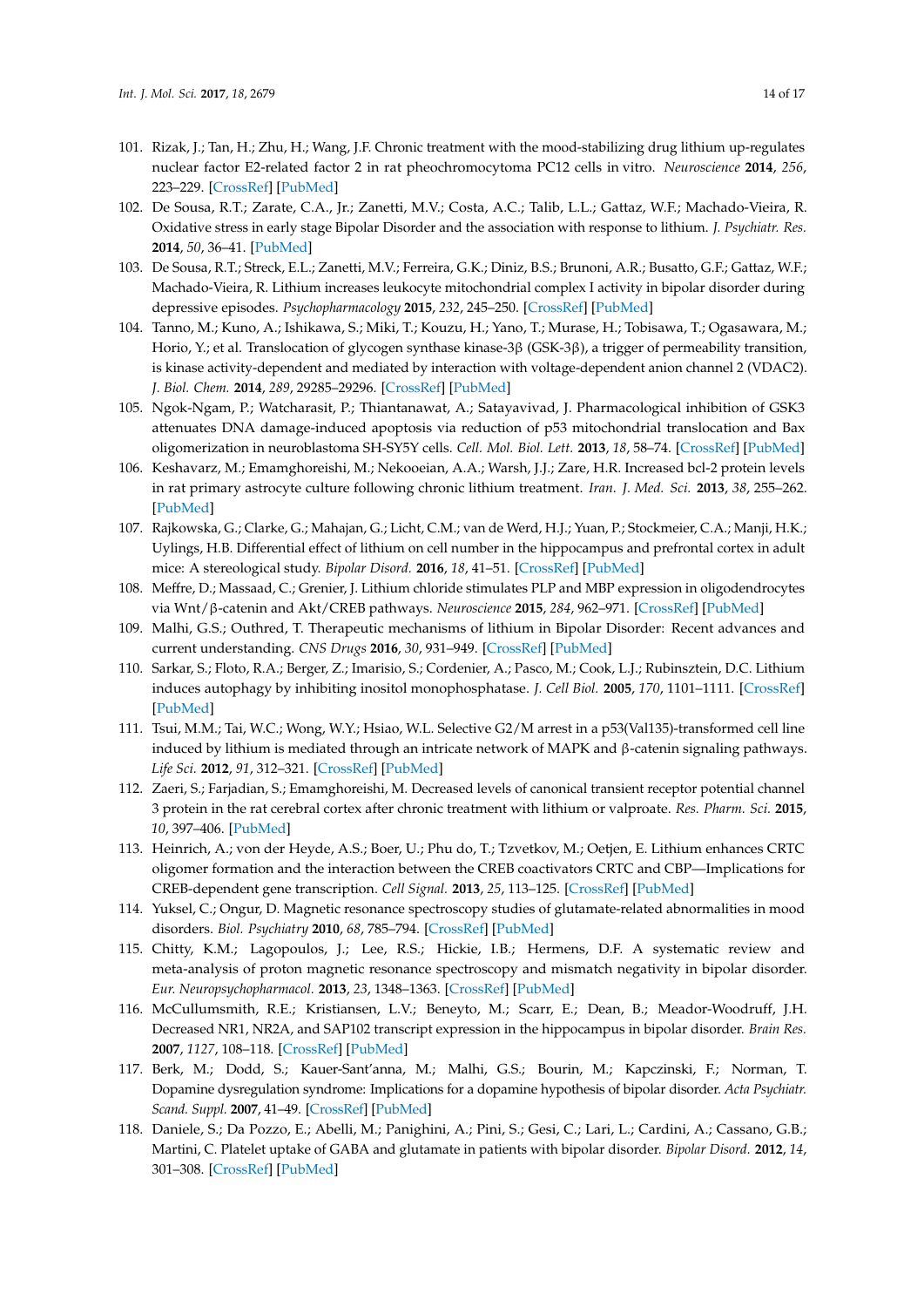- <span id="page-14-0"></span>119. Gos, T.; Steiner, J.; Bielau, H.; Dobrowolny, H.; Gunther, K.; Mawrin, C.; Krzyzanowski, M.; Hauser, R.; Brisch, R.; Bernstein, H.G.; et al. Differences between unipolar and bipolar I depression in the quantitative analysis of glutamic acid decarboxylase-immunoreactive neuropil. *Eur. Arch. Psychiatry Clin. Neurosci.* **2012**, *262*, 647–655. [\[CrossRef\]](http://dx.doi.org/10.1007/s00406-012-0315-x) [\[PubMed\]](http://www.ncbi.nlm.nih.gov/pubmed/22526728)
- <span id="page-14-1"></span>120. Brady, R.O., Jr.; McCarthy, J.M.; Prescot, A.P.; Jensen, J.E.; Cooper, A.J.; Cohen, B.M.; Renshaw, P.F.; Ongur, D. Brain gamma-aminobutyric acid (GABA) abnormalities in bipolar disorder. *Bipolar Disord.* **2013**, *15*, 434–439. [\[CrossRef\]](http://dx.doi.org/10.1111/bdi.12074) [\[PubMed\]](http://www.ncbi.nlm.nih.gov/pubmed/23634979)
- <span id="page-14-2"></span>121. Wakita, M.; Nagami, H.; Takase, Y.; Nakanishi, R.; Kotani, N.; Akaike, N. Modifications of excitatory and inhibitory transmission in rat hippocampal pyramidal neurons by acute lithium treatment. *Brain Res. Bull.* **2015**, *117*, 39–44. [\[CrossRef\]](http://dx.doi.org/10.1016/j.brainresbull.2015.07.009) [\[PubMed\]](http://www.ncbi.nlm.nih.gov/pubmed/26247839)
- <span id="page-14-3"></span>122. Higgins, G.A.; Allyn-Feuer, A.; Barbour, E.; Athey, B.D. A glutamatergic network mediates lithium response in bipolar disorder as defined by epigenome pathway analysis. *Pharmacogenomics* **2015**, *16*, 1547–1563. [\[CrossRef\]](http://dx.doi.org/10.2217/pgs.15.106) [\[PubMed\]](http://www.ncbi.nlm.nih.gov/pubmed/26343379)
- <span id="page-14-4"></span>123. Mavrikaki, M.; Schintu, N.; Kastellakis, A.; Nomikos, G.G.; Svenningsson, P.; Panagis, G. Effects of lithium and aripiprazole on brain stimulation reward and neuroplasticity markers in the limbic forebrain. *Eur. Neuropsychopharmacol.* **2014**, *24*, 630–638. [\[CrossRef\]](http://dx.doi.org/10.1016/j.euroneuro.2013.10.014) [\[PubMed\]](http://www.ncbi.nlm.nih.gov/pubmed/24275700)
- <span id="page-14-5"></span>124. Calabrese, B.; Halpain, S. Lithium prevents aberrant NMDA-induced F-actin reorganization in neurons. *Neuroreport* **2014**, *25*, 1331–1337. [\[CrossRef\]](http://dx.doi.org/10.1097/WNR.0000000000000268) [\[PubMed\]](http://www.ncbi.nlm.nih.gov/pubmed/25304495)
- <span id="page-14-6"></span>125. Zanetti, M.V.; Otaduy, M.C.; de Sousa, R.T.; Gattaz, W.F.; Busatto, G.F.; Leite, C.C.; Machado-Vieira, R. Bimodal effect of lithium plasma levels on hippocampal glutamate concentrations in bipolar II depression: A pilot study. *Int. J. Neuropsychopharmacol.* **2014**, *18*. [\[CrossRef\]](http://dx.doi.org/10.1093/ijnp/pyu058) [\[PubMed\]](http://www.ncbi.nlm.nih.gov/pubmed/25522399)
- <span id="page-14-7"></span>126. Ago, Y.; Tanaka, T.; Kita, Y.; Tokumoto, H.; Takuma, K.; Matsuda, T. Lithium attenuates methamphetamine-induced hyperlocomotion and behavioral sensitization via modulation of prefrontal monoamine release. *Neuropharmacology* **2012**, *62*, 1634–1639. [\[CrossRef\]](http://dx.doi.org/10.1016/j.neuropharm.2011.10.004) [\[PubMed\]](http://www.ncbi.nlm.nih.gov/pubmed/22001792)
- <span id="page-14-8"></span>127. Van Enkhuizen, J.; Milienne-Petiot, M.; Geyer, M.A.; Young, J.W. Modeling bipolar disorder in mice by increasing acetylcholine or dopamine: Chronic lithium treats most, but not all features. *Psychopharmacology* **2015**, *232*, 3455–3467. [\[CrossRef\]](http://dx.doi.org/10.1007/s00213-015-4000-4) [\[PubMed\]](http://www.ncbi.nlm.nih.gov/pubmed/26141192)
- <span id="page-14-9"></span>128. Jimenez, E.; Nunez, E.; Ibanez, I.; Zafra, F.; Aragon, C.; Gimenez, C. Glycine transporters GlyT1 and GlyT2 are differentially modulated by glycogen synthase kinase 3β. *Neuropharmacology* **2015**, *89*, 245–254. [\[CrossRef\]](http://dx.doi.org/10.1016/j.neuropharm.2014.09.023) [\[PubMed\]](http://www.ncbi.nlm.nih.gov/pubmed/25301276)
- <span id="page-14-10"></span>129. Rock, P.; Goodwin, G.; Harmer, C.; Wulff, K. Daily rest-activity patterns in the bipolar phenotype: A controlled actigraphy study. *Chronobiol. Int.* **2014**, *31*, 290–296. [\[CrossRef\]](http://dx.doi.org/10.3109/07420528.2013.843542) [\[PubMed\]](http://www.ncbi.nlm.nih.gov/pubmed/24517177)
- <span id="page-14-11"></span>130. Milhiet, V.; Etain, B.; Boudebesse, C.; Bellivier, F. Circadian biomarkers, circadian genes and bipolar disorders. *J. Physiol. Paris* **2011**, *105*, 183–189. [\[CrossRef\]](http://dx.doi.org/10.1016/j.jphysparis.2011.07.002) [\[PubMed\]](http://www.ncbi.nlm.nih.gov/pubmed/21767641)
- <span id="page-14-12"></span>131. Robillard, R.; Naismith, S.L.; Rogers, N.L.; Scott, E.M.; Ip, T.K.; Hermens, D.F.; Hickie, I.B. Sleep-wake cycle and melatonin rhythms in adolescents and young adults with mood disorders: Comparison of unipolar and bipolar phenotypes. *Eur. Psychiatry* **2013**, *28*, 412–416. [\[CrossRef\]](http://dx.doi.org/10.1016/j.eurpsy.2013.04.001) [\[PubMed\]](http://www.ncbi.nlm.nih.gov/pubmed/23769680)
- <span id="page-14-13"></span>132. McCarthy, M.J.; Wei, H.; Marnoy, Z.; Darvish, R.M.; McPhie, D.L.; Cohen, B.M.; Welsh, D.K. Genetic and clinical factors predict lithium's effects on PER2 gene expression rhythms in cells from bipolar disorder patients. *Transl. Psychiatry* **2013**, *3*, e318. [\[CrossRef\]](http://dx.doi.org/10.1038/tp.2013.90) [\[PubMed\]](http://www.ncbi.nlm.nih.gov/pubmed/24150227)
- <span id="page-14-14"></span>133. McCarthy, M.J.; Nievergelt, C.M.; Kelsoe, J.R.; Welsh, D.K. A survey of genomic studies supports association of circadian clock genes with bipolar disorder spectrum illnesses and lithium response. *PLoS ONE* **2012**, *7*, e32091. [\[CrossRef\]](http://dx.doi.org/10.1371/journal.pone.0032091) [\[PubMed\]](http://www.ncbi.nlm.nih.gov/pubmed/22384149)
- <span id="page-14-15"></span>134. Schnell, A.; Sandrelli, F.; Ranc, V.; Ripperger, J.A.; Brai, E.; Alberi, L.; Rainer, G.; Albrecht, U. Mice lacking circadian clock components display different mood-related behaviors and do not respond uniformly to chronic lithium treatment. *Chronobiol. Int.* **2015**, *32*, 1075–1089. [\[CrossRef\]](http://dx.doi.org/10.3109/07420528.2015.1062024) [\[PubMed\]](http://www.ncbi.nlm.nih.gov/pubmed/26317159)
- <span id="page-14-16"></span>135. Taylor, V.; MacQueen, G. Associations between bipolar disorder and metabolic syndrome: A review. *J. Clin. Psychiatry* **2006**, *67*, 1034–1041. [\[CrossRef\]](http://dx.doi.org/10.4088/JCP.v67n0704) [\[PubMed\]](http://www.ncbi.nlm.nih.gov/pubmed/16889445)
- <span id="page-14-17"></span>136. Tsigos, C.; Chrousos, G.P. Hypothalamic-pituitary-adrenal axis, neuroendocrine factors and stress. *J. Psychosom. Res.* **2002**, *53*, 865–871. [\[CrossRef\]](http://dx.doi.org/10.1016/S0022-3999(02)00429-4)
- <span id="page-14-18"></span>137. Kovzun, E.I.; Lukashenya, O.S.; Pushkarev, V.M.; Mikosha, A.S.; Tron'ko, N.D. Effect of ions of potassium and lithium on NO synthase expression in the human adrenal cortex. *Bull. Exp. Biol. Med.* **2014**, *156*, 332–334. [\[CrossRef\]](http://dx.doi.org/10.1007/s10517-014-2342-2) [\[PubMed\]](http://www.ncbi.nlm.nih.gov/pubmed/24771369)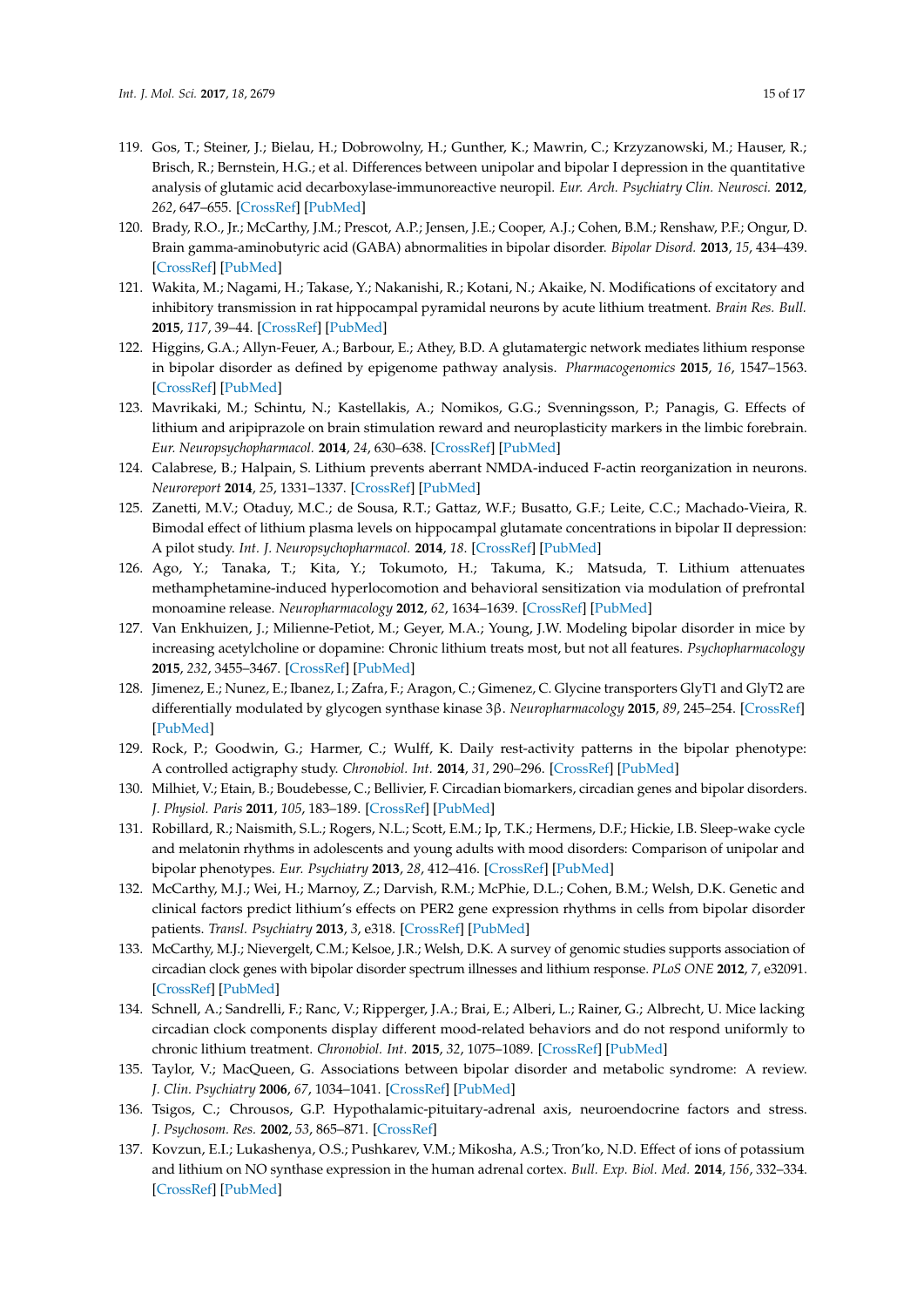- <span id="page-15-0"></span>138. Kim, Y.K.; Na, K.S.; Hwang, J.A.; Yoon, H.K.; Lee, H.J.; Hahn, S.W.; Lee, B.H.; Jung, H.Y. High insulin-like growth factor-1 in patients with bipolar I disorder: A trait marker? *J. Affect. Disord.* **2013**, *151*, 738–743. [\[CrossRef\]](http://dx.doi.org/10.1016/j.jad.2013.07.041) [\[PubMed\]](http://www.ncbi.nlm.nih.gov/pubmed/24012102)
- <span id="page-15-1"></span>139. Lee, B.H.; Kim, Y.K. Increased plasma VEGF levels in major depressive or manic episodes in patients with mood disorders. *J. Affect. Disord.* **2012**, *136*, 181–184. [\[CrossRef\]](http://dx.doi.org/10.1016/j.jad.2011.07.021) [\[PubMed\]](http://www.ncbi.nlm.nih.gov/pubmed/21862441)
- <span id="page-15-2"></span>140. Strakowski, S.M.; DelBello, M.P.; Zimmerman, M.E.; Getz, G.E.; Mills, N.P.; Ret, J.; Shear, P.; Adler, C.M. Ventricular and periventricular structural volumes in first-versus multiple-episode bipolar disorder. *Am. J. Psychiatry* **2002**, *159*, 1841–1847. [\[CrossRef\]](http://dx.doi.org/10.1176/appi.ajp.159.11.1841) [\[PubMed\]](http://www.ncbi.nlm.nih.gov/pubmed/12411217)
- <span id="page-15-3"></span>141. Brambilla, P.; Harenski, K.; Nicoletti, M.; Mallinger, A.G.; Frank, E.; Kupfer, D.J.; Keshavan, M.S.; Soares, J.C. MRI study of posterior fossa structures and brain ventricles in bipolar patients. *J. Psychiatr. Res.* **2001**, *35*, 313–322. [\[CrossRef\]](http://dx.doi.org/10.1016/S0022-3956(01)00036-X)
- <span id="page-15-4"></span>142. Lim, C.S.; Baldessarini, R.J.; Vieta, E.; Yucel, M.; Bora, E.; Sim, K. Longitudinal neuroimaging and neuropsychological changes in bipolar disorder patients: Review of the evidence. *Neurosci. Biobehav. Rev.* **2013**, *37*, 418–435. [\[CrossRef\]](http://dx.doi.org/10.1016/j.neubiorev.2013.01.003) [\[PubMed\]](http://www.ncbi.nlm.nih.gov/pubmed/23318228)
- <span id="page-15-5"></span>143. Lyoo, I.K.; Sung, Y.H.; Dager, S.R.; Friedman, S.D.; Lee, J.Y.; Kim, S.J.; Kim, N.; Dunner, D.L.; Renshaw, P.F. Regional cerebral cortical thinning in bipolar disorder. *Bipolar Disord.* **2006**, *8*, 65–74. [\[CrossRef\]](http://dx.doi.org/10.1111/j.1399-5618.2006.00284.x) [\[PubMed\]](http://www.ncbi.nlm.nih.gov/pubmed/16411982)
- <span id="page-15-6"></span>144. Beyer, J.L.; Krishnan, K.R. Volumetric brain imaging findings in mood disorders. *Bipolar Disord.* **2002**, *4*, 89–104. [\[CrossRef\]](http://dx.doi.org/10.1034/j.1399-5618.2002.01157.x) [\[PubMed\]](http://www.ncbi.nlm.nih.gov/pubmed/12071514)
- <span id="page-15-7"></span>145. Blumberg, H.P.; Fredericks, C.; Wang, F.; Kalmar, J.H.; Spencer, L.; Papademetris, X.; Pittman, B.; Martin, A.; Peterson, B.S.; Fulbright, R.K.; et al. Preliminary evidence for persistent abnormalities in amygdala volumes in adolescents and young adults with bipolar disorder. *Bipolar Disord.* **2005**, *7*, 570–576. [\[CrossRef\]](http://dx.doi.org/10.1111/j.1399-5618.2005.00264.x) [\[PubMed\]](http://www.ncbi.nlm.nih.gov/pubmed/16403182)
- <span id="page-15-8"></span>146. Nortje, G.; Stein, D.J.; Radua, J.; Mataix-Cols, D.; Horn, N. Systematic review and voxel-based meta-analysis of diffusion tensor imaging studies in bipolar disorder. *J. Affect. Disord.* **2013**, *150*, 192–200. [\[CrossRef\]](http://dx.doi.org/10.1016/j.jad.2013.05.034) [\[PubMed\]](http://www.ncbi.nlm.nih.gov/pubmed/23810479)
- <span id="page-15-9"></span>147. Vederine, F.E.; Wessa, M.; Leboyer, M.; Houenou, J. A meta-analysis of whole-brain diffusion tensor imaging studies in bipolar disorder. *Prog. Neuropsychopharmacol. Biol. Psychiatry* **2011**, *35*, 1820–1826. [\[CrossRef\]](http://dx.doi.org/10.1016/j.pnpbp.2011.05.009) [\[PubMed\]](http://www.ncbi.nlm.nih.gov/pubmed/21624424)
- <span id="page-15-10"></span>148. Chen, X.; Wen, W.; Malhi, G.S.; Ivanovski, B.; Sachdev, P.S. Regional gray matter changes in bipolar disorder: A voxel-based morphometric study. *Aust. N. Z. J. Psychiatry* **2007**, *41*, 327–336. [\[CrossRef\]](http://dx.doi.org/10.1080/00048670701213229) [\[PubMed\]](http://www.ncbi.nlm.nih.gov/pubmed/17464719)
- 149. Wijeratne, C.; Sachdev, S.; Wen, W.; Piguet, O.; Lipnicki, D.M.; Malhi, G.S.; Mitchell, P.B.; Sachdev, P.S. Hippocampal and amygdala volumes in an older bipolar disorder sample. *Int. Psychogeriatr.* **2013**, *25*, 54–60. [\[CrossRef\]](http://dx.doi.org/10.1017/S1041610212001469) [\[PubMed\]](http://www.ncbi.nlm.nih.gov/pubmed/22929183)
- <span id="page-15-11"></span>150. Eker, C.; Simsek, F.; Yilmazer, E.E.; Kitis, O.; Cinar, C.; Eker, O.D.; Coburn, K.; Gonul, A.S. Brain regions associated with risk and resistance for bipolar I disorder: A voxel-based MRI study of patients with bipolar disorder and their healthy siblings. *Bipolar Disord.* **2014**, *16*, 249–261. [\[CrossRef\]](http://dx.doi.org/10.1111/bdi.12181) [\[PubMed\]](http://www.ncbi.nlm.nih.gov/pubmed/24589068)
- <span id="page-15-12"></span>151. Bearden, C.E.; Thompson, P.M.; Dalwani, M.; Hayashi, K.M.; Lee, A.D.; Nicoletti, M.; Trakhtenbroit, M.; Glahn, D.C.; Brambilla, P.; Sassi, R.B.; et al. Greater cortical gray matter density in lithium-treated patients with bipolar disorder. *Biol. Psychiatry* **2007**, *62*, 7–16. [\[CrossRef\]](http://dx.doi.org/10.1016/j.biopsych.2006.10.027) [\[PubMed\]](http://www.ncbi.nlm.nih.gov/pubmed/17240360)
- <span id="page-15-13"></span>152. Van der Schot, A.C.; Vonk, R.; Brans, R.G.; van Haren, N.E.; Koolschijn, P.C.; Nuboer, V.; Schnack, H.G.; van Baal, G.C.; Boomsma, D.I.; Nolen, W.A.; et al. Influence of genes and environment on brain volumes in twin pairs concordant and discordant for bipolar disorder. *Arch. Gen. Psychiatry* **2009**, *66*, 142–151. [\[CrossRef\]](http://dx.doi.org/10.1001/archgenpsychiatry.2008.541) [\[PubMed\]](http://www.ncbi.nlm.nih.gov/pubmed/19188536)
- <span id="page-15-14"></span>153. Takahashi, T.; Malhi, G.S.; Wood, S.J.; Yucel, M.; Walterfang, M.; Kawasaki, Y.; Suzuki, M.; Pantelis, C. Gray matter reduction of the superior temporal gyrus in patients with established bipolar I disorder. *J. Affect. Disord.* **2010**, *123*, 276–282. [\[CrossRef\]](http://dx.doi.org/10.1016/j.jad.2009.08.022) [\[PubMed\]](http://www.ncbi.nlm.nih.gov/pubmed/19766321)
- <span id="page-15-15"></span>154. Germana, C.; Kempton, M.J.; Sarnicola, A.; Christodoulou, T.; Haldane, M.; Hadjulis, M.; Girardi, P.; Tatarelli, R.; Frangou, S. The effects of lithium and anticonvulsants on brain structure in bipolar disorder. *Acta Psychiatr. Scand.* **2010**, *122*, 481–487. [\[CrossRef\]](http://dx.doi.org/10.1111/j.1600-0447.2010.01582.x) [\[PubMed\]](http://www.ncbi.nlm.nih.gov/pubmed/20560901)
- <span id="page-15-16"></span>155. Radenbach, K.; Flaig, V.; Schneider-Axmann, T.; Usher, J.; Reith, W.; Falkai, P.; Gruber, O.; Scherk, H. Thalamic volumes in patients with bipolar disorder. *Eur. Arch. Psychiatry Clin. Neurosci.* **2010**, *260*, 601–607. [\[CrossRef\]](http://dx.doi.org/10.1007/s00406-010-0100-7) [\[PubMed\]](http://www.ncbi.nlm.nih.gov/pubmed/20127489)